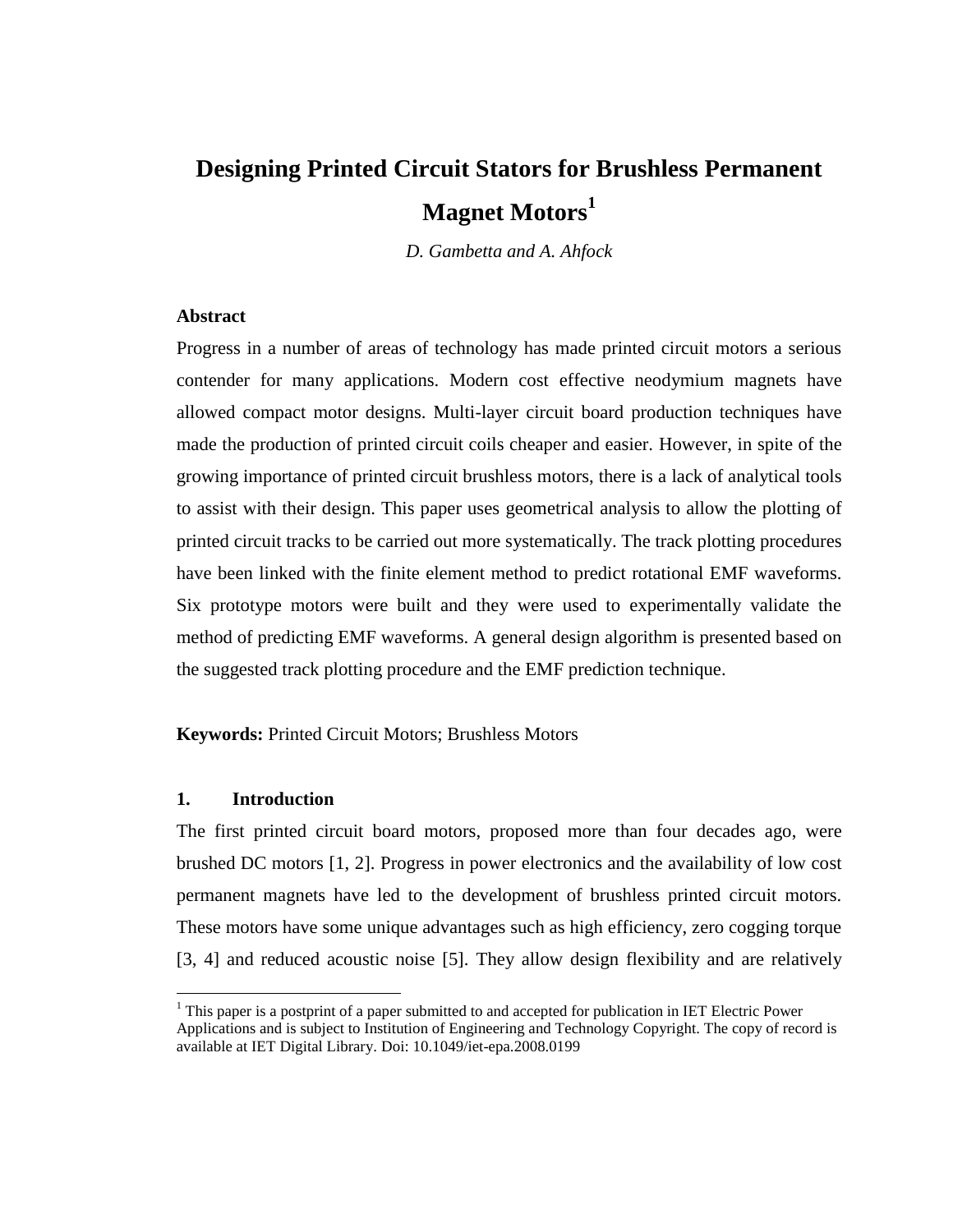easy to manufacture. For example a change in dimensions of a printed circuit stator can be accommodated without any major alterations to production equipment and processes.

Printed circuit motors are relatively small axial field motors and they are used in applications such as computer hard disk drives [3, 4]. Printed spiral coils are particularly suited to motors of such low dimensions. Some designers have adopted spirals with rhomboidal turns to avoid crowding at the inner radius of the substrate [3]. Others have aimed to fill the available substrate area completely and have adopted spirals with active sections running parallel with each other [6]. There is very little published work on justification for the use of particular coil geometries. In this paper, detailed analysis of the spirally shaped printed circuit coil is presented. The aim is to provide the printed circuit motor designer with a tool that will help maximize torque output for given motor dimensions.

Three coil shapes are considered. These are spirals with purely radial active sections, spirals with active sections running parallel with each other and spirals with each active section having a radial part and a parallel part. Throughout the paper, the term 'parallel' used in relation to track sections means parallel with the radial line that separates two adjacent coils. Equations are derived relating the number of turns (N), the substrate inner radius  $(R_i)$ , the substrate outer radius  $(R_o)$ , the track width  $(w)$  and the clearance between tracks (c). To produce the printed stators, the tracks are plotted with the help of algorithms that maximizes the effectiveness of the coil. Theoretical predictions of EMF constants and EMF waveforms are presented in section 3 of the paper. The predictions are based on realistic flux distributions obtained from finite element analysis. Extensive tests on six prototype motors were carried out to validate the theory on which the proposed design techniques are based. A comparison between theoretical predictions and test results are presented in section 4. A general design algorithm based on the track plotting procedure and the EMF prediction technique is presented in section 5.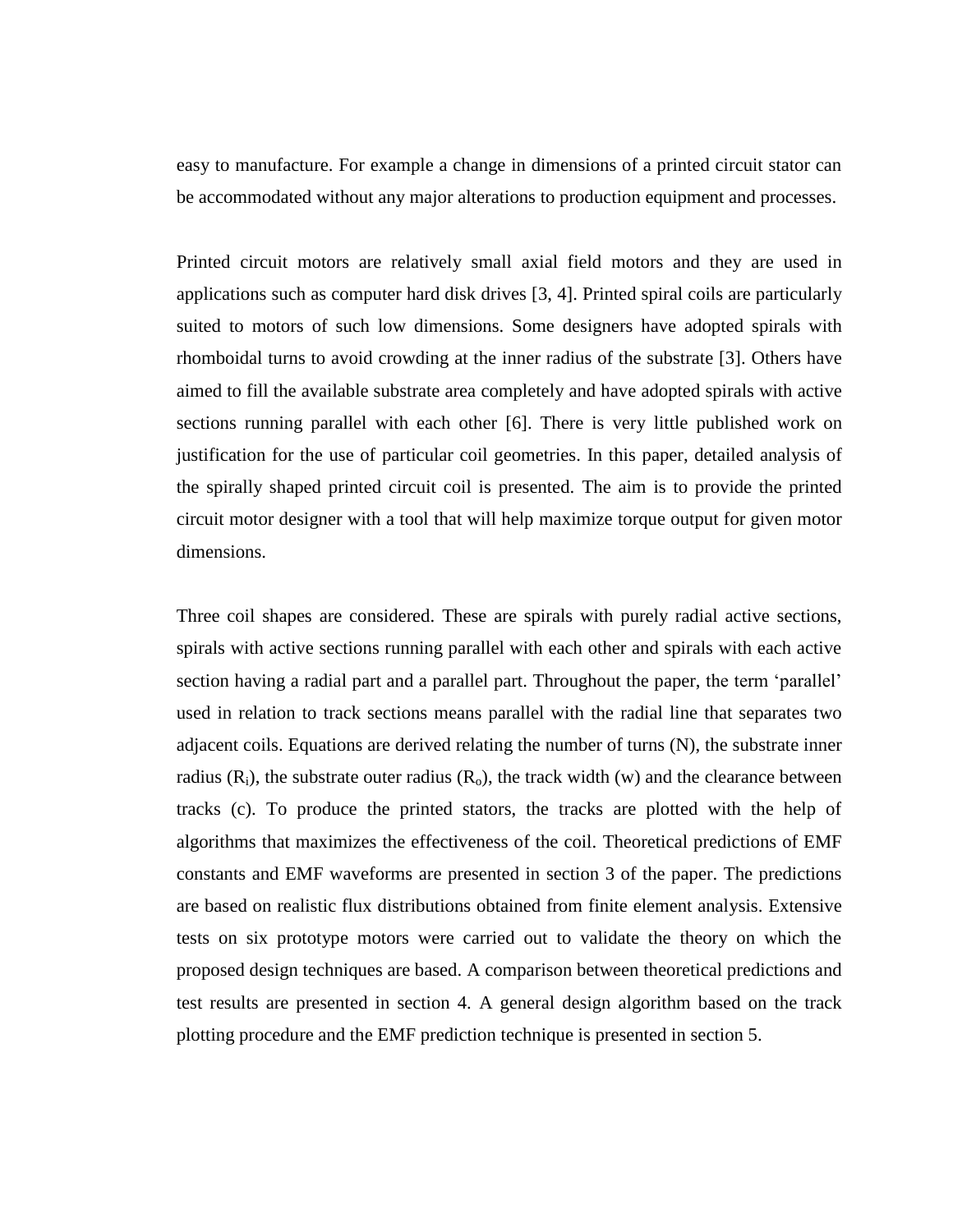# **2. Analysis of Coil Geometries**

Consider a section of the substrate as shown in figure 1. The simplest coil is made up of a spiral pair located on neighboring layers. The spirals are joined by a via located at their common centre. As shown in figure 1, current enters the coil from a terminal on the outer radius side of the substrate. It flows inwards, towards the coil center, through the tracks of one of the spirals, continues through the via at the centre of the spiral and then flows outwards, away from the coil center, through the tracks of the second spiral.

In general each turn of a coil may be considered to be made up of four sections. Two of those are non-active arc-shaped end-sections, one on the outer radius side and one on the inner radius side. The other two sections are active. The length of some of the arcshaped inner end-sections may degenerate to zero for low values of  $R_i/R_o$ . To maximize the effectiveness of a coil with a given track width, its number of turns, average active length per turn and overall pitch factor must be maximized. The maximum EMF per unit length is obtained if the active conductor runs along a radial line. However, the number of turns can be severely affected if  $R_i/R_o$  is small and the active sections are constrained to be radial. For this reason purely radial coils are not given any further consideration. Parallel active sections are preferable although this leads to longer inactive sections. Coils with active sections which are partly parallel and partly radial are investigated because they offer the possibility of reduced total conductor length while maintaining performance in terms of EMF per unit speed or torque per unit current. Expressions are now derived for the maximum number of turns.

In figure 2 point  $X$  is at the centre of the coil and lies somewhere along the radial line which is the axis of symmetry of the coil. Proper placement of point X is required if a coil with maximum number of turns  $(N)$  is to be achieved. In general for given values of track width (w) and inter-track clearance (c), the number of turns is limited by  $(R_0-R_x)$  or  $XP$  or  $(R_x-R_i)$ . If X is placed too far towards the outer edge of the substrate, N is reduced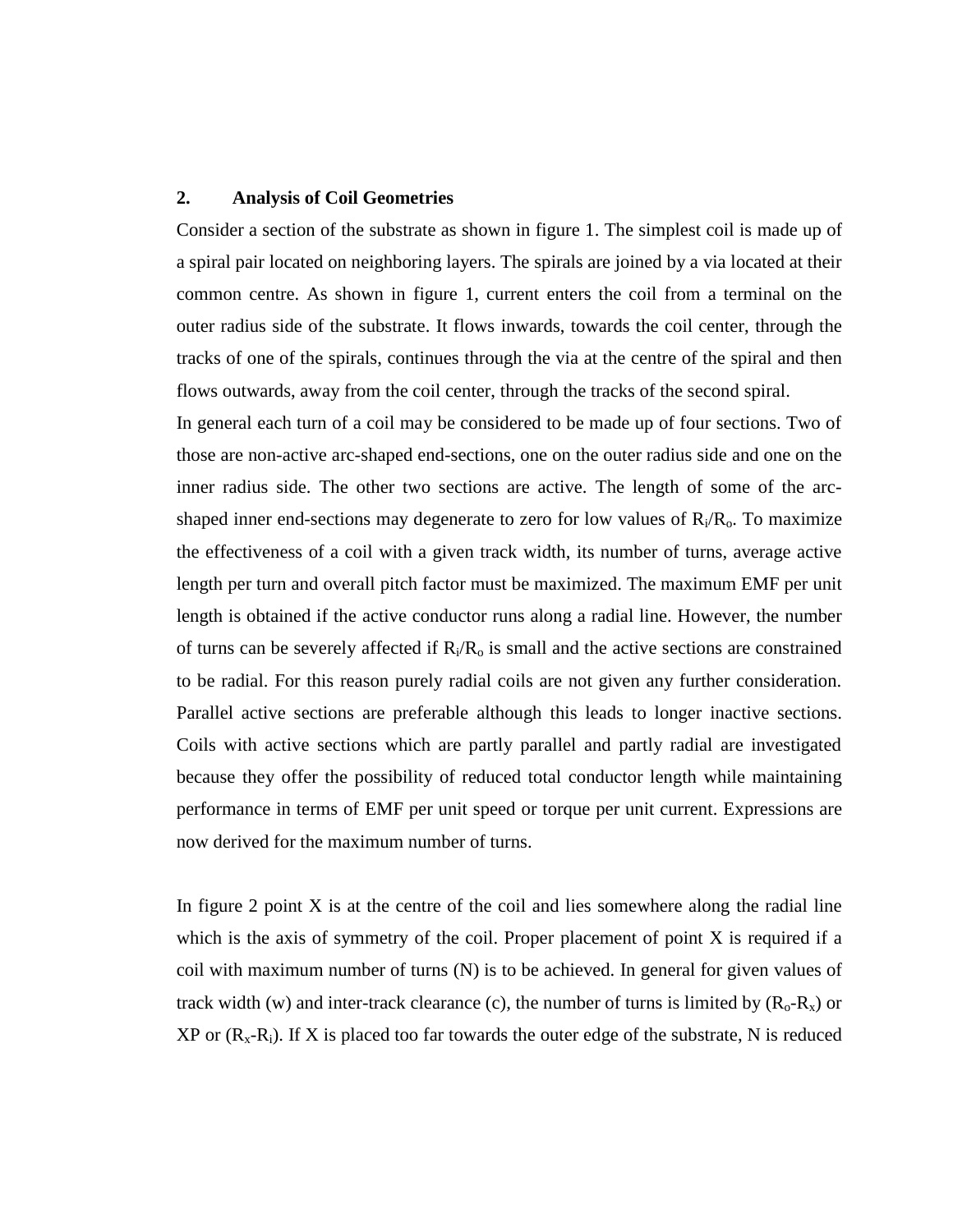because it becomes restricted by the smaller value of  $(R_0-R_x)$ . Similarly, if X is placed too far towards the inner edge of the substrate, N is again reduced because it becomes restricted either by the smaller value of XP or by the smaller value of  $(R_x-R_i)$ . Based on the preceding arguments, it can be concluded that there is a position for X that results in the maximum number of turns. For small values of  $R_i/R_o$ , the number of turns is maximized if:

$$
(R_o - R_x) = R_x \sin\left(\frac{\pi}{N_s}\right) \tag{1}
$$

where  $N_s$ = number of spirals per layer

For larger values of  $R_i/R_o$ , the number of turns is maximized if:

$$
(R_o - R_x) = (R_x - R_i) \tag{2}
$$

From equation (1) it can be deduced that:

$$
N = \frac{R_o \sin\left(\frac{\pi}{N_s}\right)}{\left(w + c\left(1 + \sin\left(\frac{\pi}{N_s}\right)\right)}\right)}
$$
(3)

Equation (3) is applicable if:

$$
\left(\frac{R_i}{R_o}\right) \le \frac{\left(1 - \sin\left(\frac{\pi}{N_s}\right)\right)}{\left(1 + \sin\left(\frac{\pi}{N_s}\right)\right)}
$$
\n(4)

From equation (2) it can be deduced that:

$$
N = \frac{(R_o - R_i)}{2(w + c)}
$$
\n<sup>(5)</sup>

Equation (5) if valid if: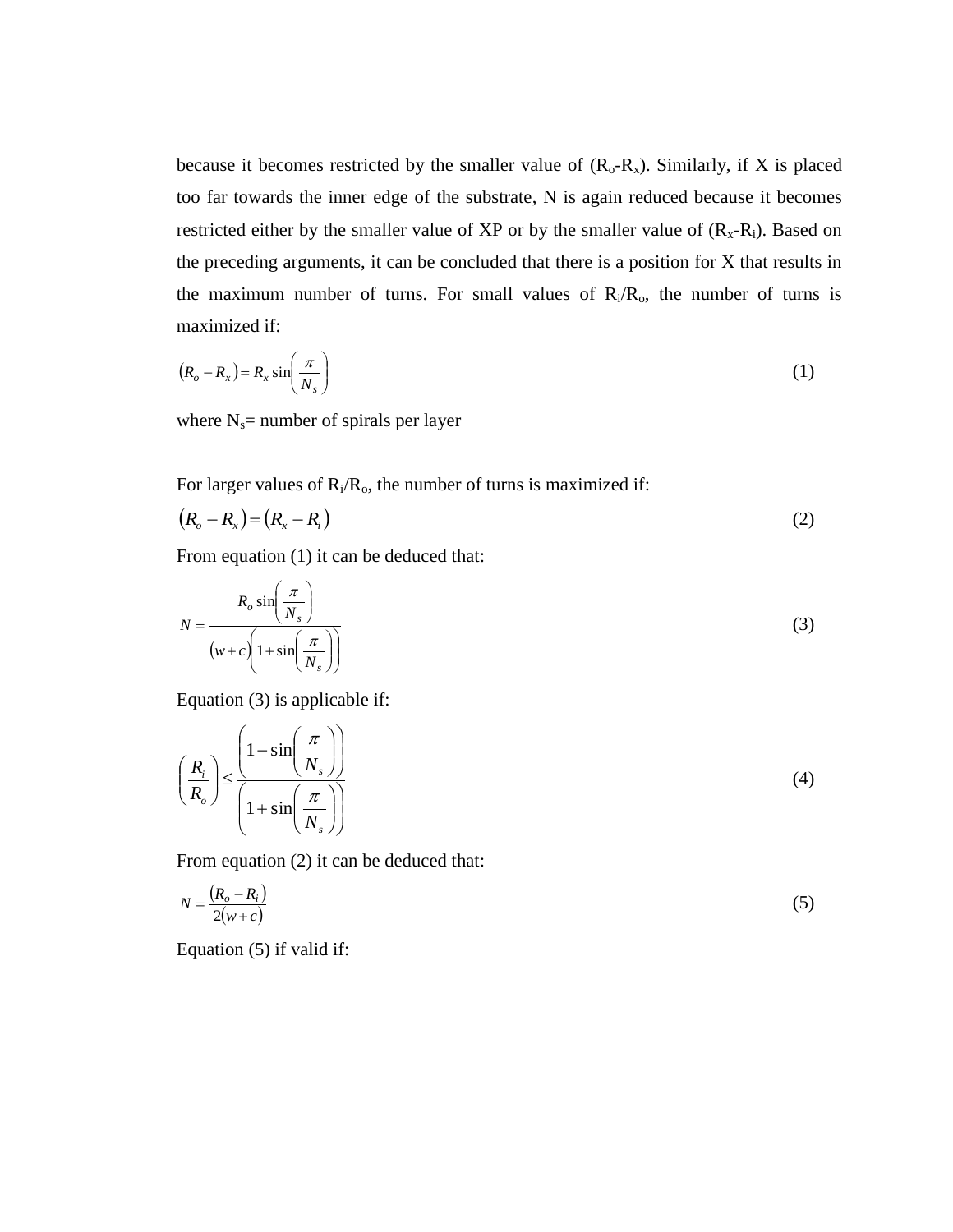$$
\left(\frac{R_i}{R_o}\right) \ge \frac{\left(1 - \sin\left(\frac{\pi}{N_s}\right)\right)}{\left(1 + \sin\left(\frac{\pi}{N_s}\right)\right)}
$$
\n(6)

For a prescribed track width, equation (3) or (5) is to be used to determine N which has to be an integer. The equation can then be used again, with N fixed at its integer value, to readjust the tract width to a higher value.

An example of a spiral coil with mixed track sections is shown in figure 3. Only the mid-track line is shown. A strategy has been adopted that maximizes the lengths of radial sections of the track subject to meeting minimum clearance requirements between tracks. This is achieved by keeping the track sections parallel on the inner radius side of arc XQ whose radius is defined by equation (1) or equation (2). Arc XQ is shown in figure 4. On the outer side of arc XQ, track sections are radial.

# **3. Predicting Coil EMFs**

Back EMF per phase is an important measure of performance for a motor. The back EMF waveform allows deduction of the motor's torque capability and its torque quality. Prediction of back EMF waveforms requires knowledge of the flux density distribution. Depending on the level of accuracy required, this can be determined analytically or numerically. The machines being considered in this paper have relatively complex coil and magnetic circuit geometries and parts of the rotor iron may saturate magnetically. Consequently it is not possible to arrive at analytical expressions that will allow prediction of rotational EMF with better than ten per-cent accuracy. Therefore there is a need to rely on numerical methods. The adopted numerical techniques are presented in section 3.2.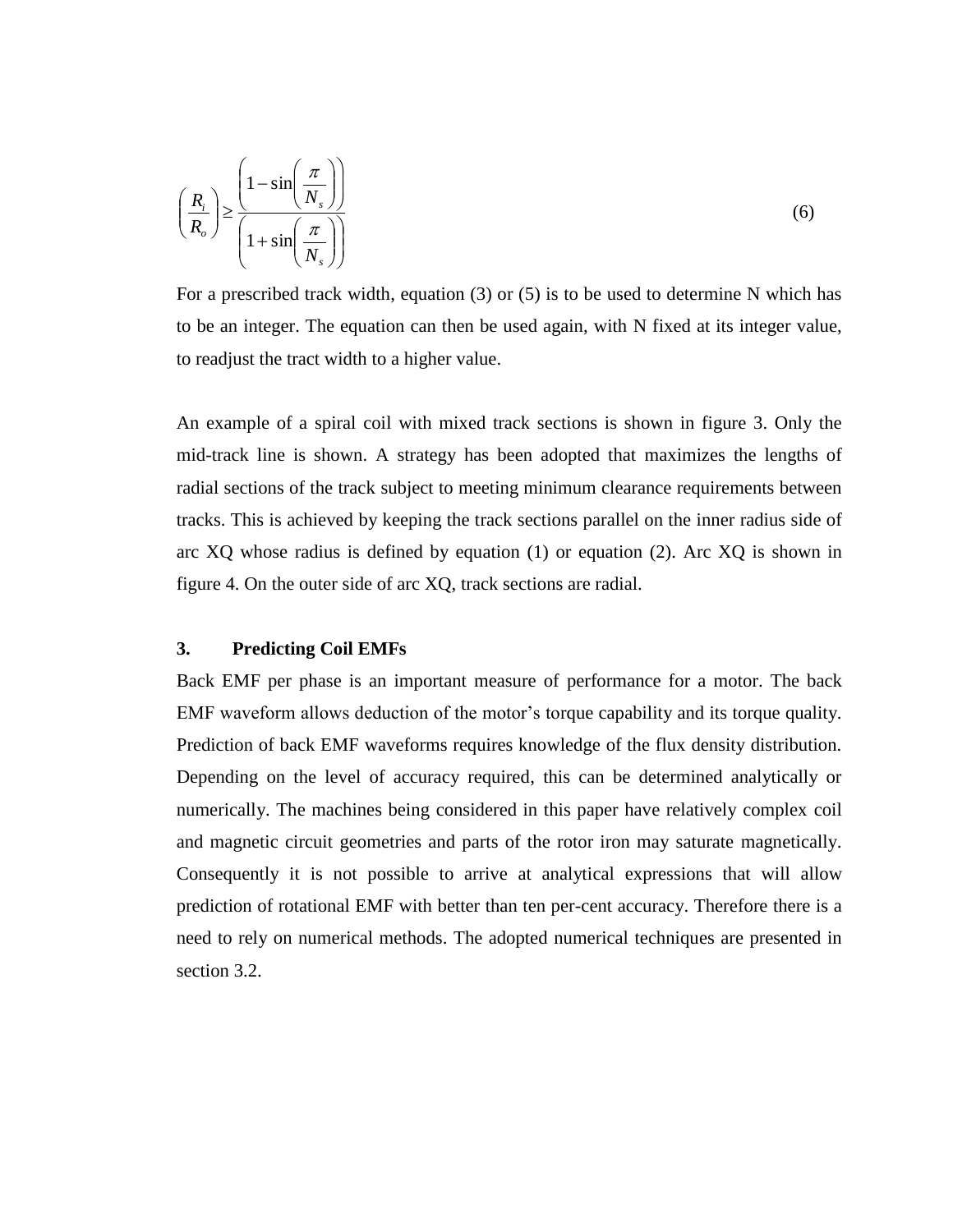In spite of its limited accuracy, an analytical technique can be valuable to those who have to shortlist design configurations that deserve detailed analysis. An equation is suggested in section 3.1 that can be used to evaluate the rotational EMF to a first approximation.

In both sections 3.1 and 3.2 it has been assumed that the number of rotor poles (P) is equal to the number of spirals  $(N_s)$  per printed circuit layer. It is possible to construct three phase motors with  $N_s$  not equal to P, but such motors are not considered in this paper. Every stator under consideration was made up of three sets of printed layers circumferentially displaced from each other by 120 electrical degrees. An exploded view of one of the prototype motors is given in figure 5. All motors that were constructed are of the central stator dual rotor type.

# **3.1 Approximate Analytical Modeling**

The major simplifying assumptions that had to be made to arrive at an analytical expression for rotational EMF are:

- (a) active track sections are in the radial directions and their lengths change linearly with angular position from  $(R_0-R_i)$  at the coil's edge to zero at its centre;
- (b) the rotor iron has infinite permeability;
- (c) flux outside the rotor iron flows in the axial direction only;
- (d) flux density in the airgap is independent of radial and axial positions;

Equation (11) is based on the above assumptions.

$$
E = \frac{\sqrt{2NP(R_o + R_i)(R_o - R_i)B_{pk}\omega_m S_c}}{2}
$$
\n<sup>(7)</sup>

where:

 $E = EMF$  per spiral

 *m* = rotational speed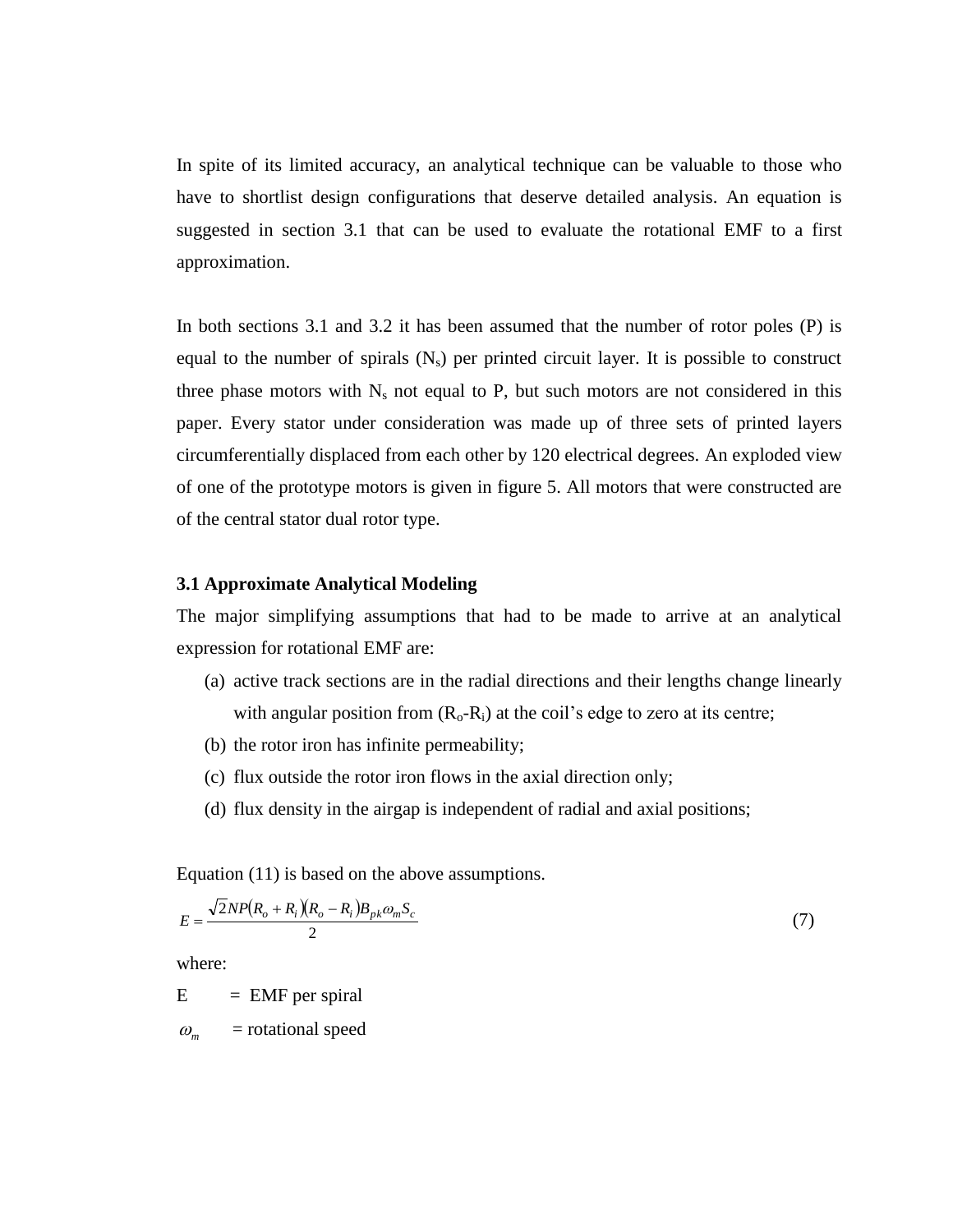$N =$  number of turns per spiral.

 $P = number of poles.$ 

$$
B_{pk} = \text{airgap peak flux density} = \frac{B_r t_m}{\left(t_m + \frac{g}{2}\right)}
$$

 $B_r$ = remanence of magnet.

 $t_m$  = magnet thickness

g = airgap length measured axially between opposite magnet surfaces

 $S_c$  = combined length, spread and pitch factors of coil

$$
=\frac{2}{\pi}\int_0^{\frac{\pi}{2}}\left(1-\frac{2\theta}{\pi}\right)\cos\theta d\theta=\frac{4}{\pi^2}
$$

 $\theta$  = electrical angle

It has been assumed that the airgap flux density varies sinusoidally in the angular direction. This is a reasonable assumption because the effect of higher harmonics is significantly reduced as a result of the coils being distributed and short-pitched.

An approximate technique for determination of axial dimensions can be based on equations (8) and (9).

$$
t_i = \text{axial thickness of rotor} = \frac{\pi B_{pk} S_m (R_o + R_i)}{2PB_s}
$$
 (8)

where:

 $B_s$  = maximum allowable flux density in the rotor iron

 $S_m$  = pitch factor magnet

$$
t_a = total axial length = 2(t_i + t_g + t_m) + 3t_s
$$
\n(9)

where:

 $t_s$  = stator thickness per phase.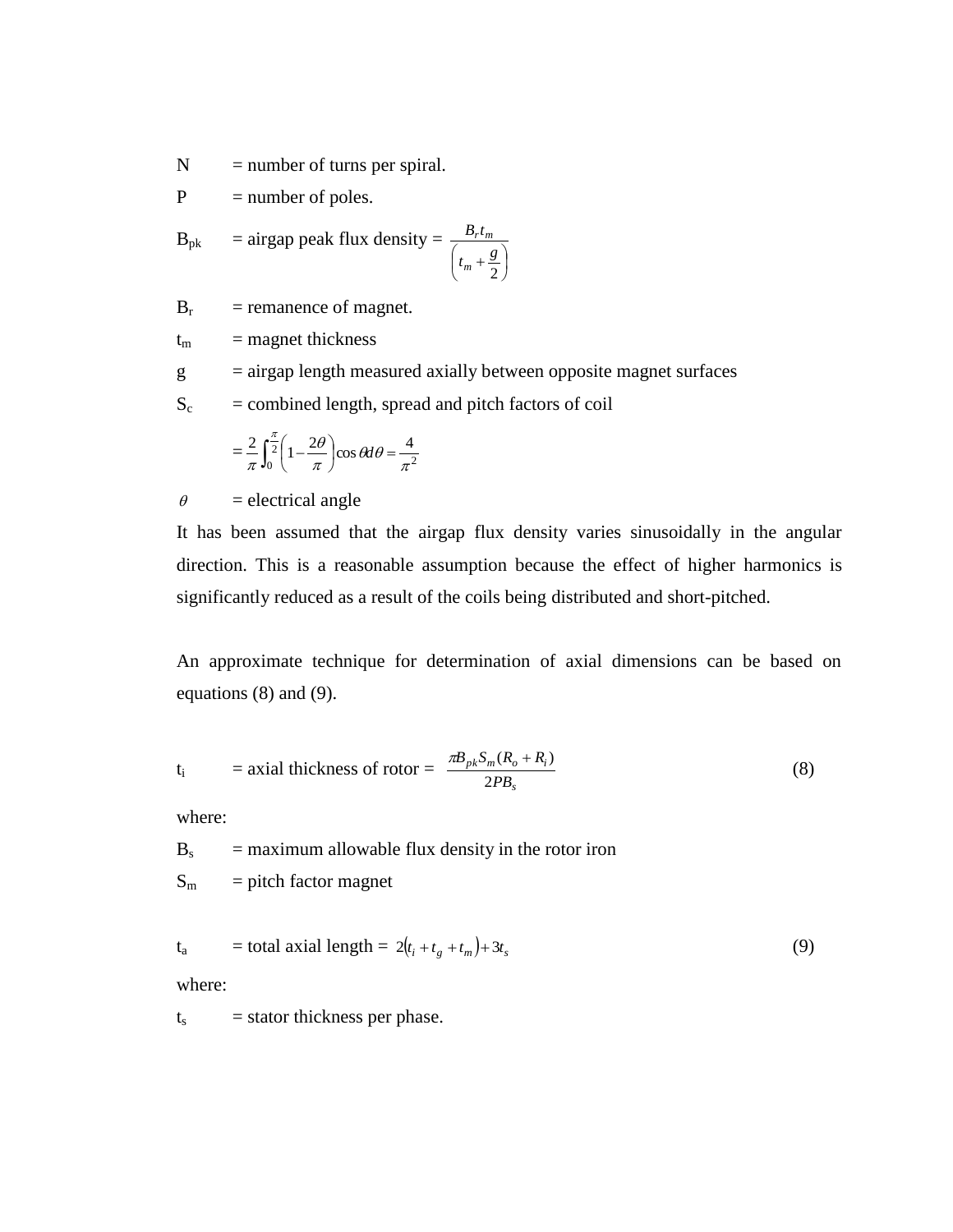# $t_g$  = clearance between magnet and stator surfaces

#### **3.2 Predicting Coil EMFs Numerically**

This section provides details of a numerical solution to the problem of predicting the phase EMF waveforms. For the purpose of determining motional induced EMF, the plane of the substrate is divided into cells as shown in figure 3. Each cell is bounded by a pair of radial reference lines and a pair of angular reference lines. The total EMF corresponding to a given rotor position is generally made up of contributions coming from each cell. The number of active track segments within a cell may be zero, one or two. Contributions to the total EMF are separately calculated for each segment by using equation (10).

$$
dE = B^* \omega_m r dr \tag{10}
$$

where:

 $dE$  = contribution to total EMF from each track segment

 $B^*$  = estimated flux density at point C in figure 6

 $r =$  radial distance as shown in figure 6

$$
dr = (r_0 - r_i) \text{ as shown in figure 6}
$$

$$
\omega_m
$$
 = rotational speed

The estimated value  $(B^*)$  of flux density is obtained by using:

$$
B^* = B_1 w_o w_l + B_2 w_o w_r + B_3 w_i w_r + B_4 w_i w_l \tag{11}
$$

(11)

where:

$$
w_o = \frac{(r - r_s)}{(r_i - r_s)}
$$

$$
w_i = \frac{(r_i - r)}{(r_i - r_s)}
$$

$$
w_l = \frac{\theta_b}{(\theta_a + \theta_b)}
$$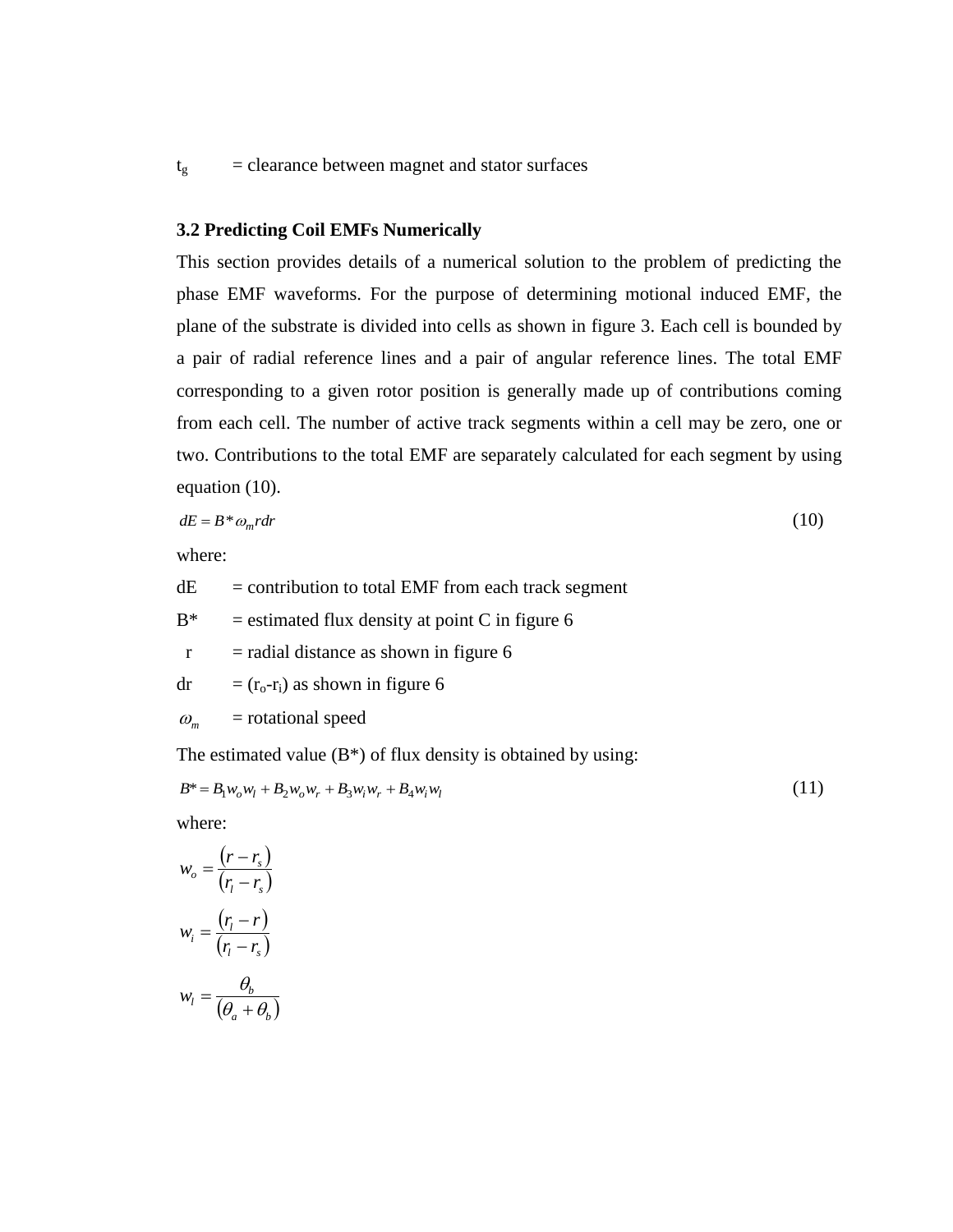$$
w_r = \frac{\theta_a}{\left(\theta_a + \theta_b\right)}
$$

It is assumed that the flux density at the four corners of every cell  $(B_1-B_4)$  in figure 6) is known. In general flux density (B) is a function of all spatial coordinates. Variation in the axial direction does not have to be considered since, for the purpose of coil EMF evaluation, it is reasonable to assume that all track segments making up a coil are at the same axial position. Flux distributions were obtained from finite element analysis.

As shown in figure 7, finite element modeling was carried out using FEMLAB®. Motors from 4 to 12 poles with dual rotor and central stator construction were considered. Existence of axial and circumferential symmetry meant that only half a pole pitch of one rotor had to be modeled. Figure 7 shows the model for a four pole motor. A plane of symmetry exists at  $z = 32.7$  mm. The axial flux density distribution on that plane is used to evaluate the EMF of the middle phase. There is no need for explicit modeling of the stator since all the materials making up the stator are assumed to have relative permeability equal to one and no stator current flows. In addition to the air subdomain whose relative permeability is taken to be one, there are three other subdomains that have been considered. These are the permanent magnet subdomain which in figure 7 is between  $z = 26$  mm and  $z = 30$  mm, the rotor back-iron subdomain which is between  $z = 22$  mm and  $z = 26$  mm and the sub-domain representing the nonmagnetic shaft. Based on the manufacturer's data, a value of 1.01e6 H/m was used for the magnetization of the NdFeB permanent magnet. The rotor back-iron has been characterized by its magnetization curve which was determined experimentally by measurement carried out on material samples. The relative permeability of the shaft was taken as one. A typical axial flux density distribution obtained from finite element results is shown in figure 8.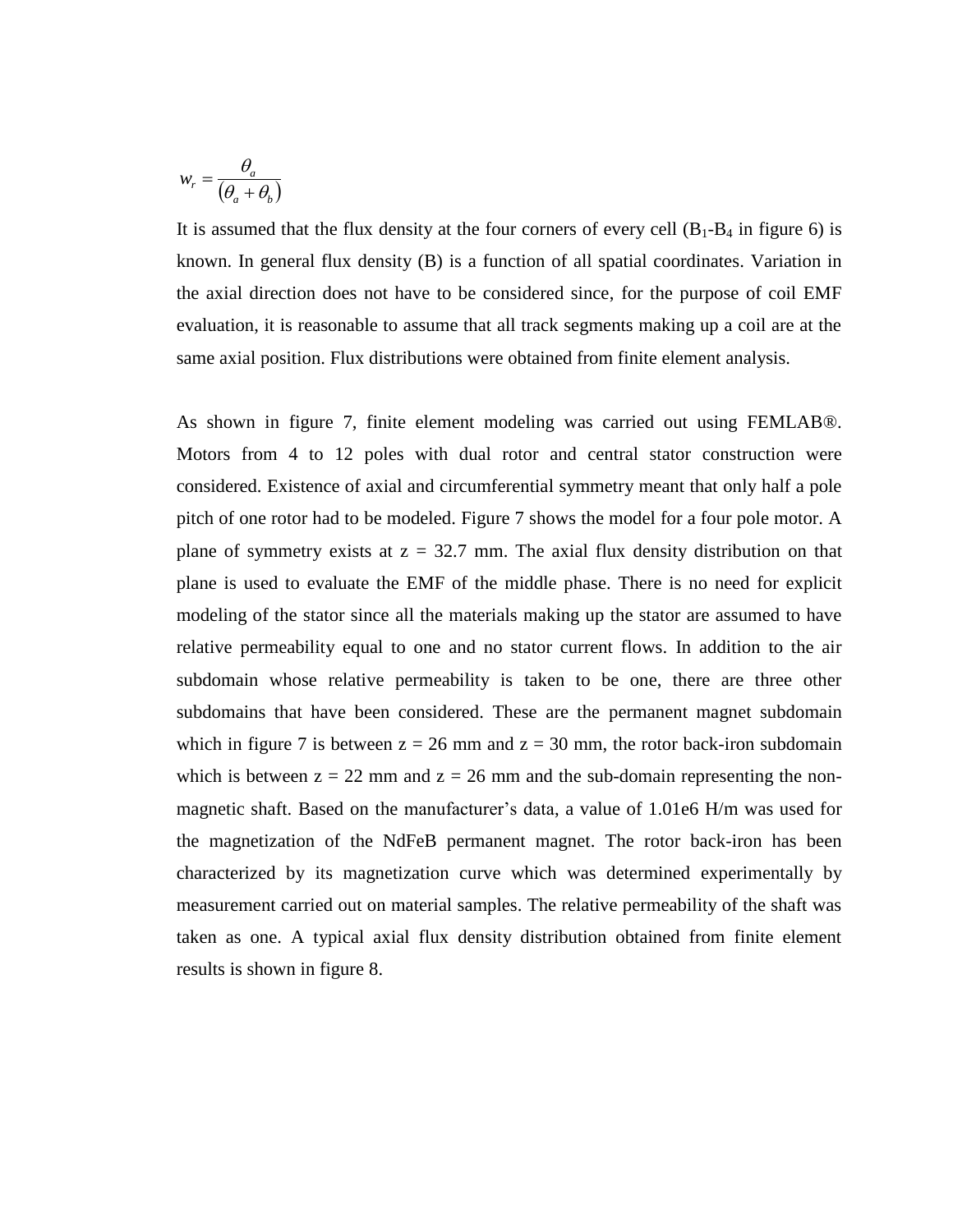As the rotor moves the flux distribution shown in figure 8 rotates relative to the radial reference lines shown in figure 3. As part of the algorithm that determines the rotational EMF waveform, the rotor position is changed in incremental steps and for each step a phase EMF value is calculated based on equation (10). A set of EMF values corresponding to one electrical cycle represents an EMF waveform. EMF waveforms for different phases are calculated using axial flux densities at the axial location of that phase.

#### **4. Experimental Verifications**

Six motors were built to validate the coil design and EMF prediction procedures that have been proposed. Details of the motors are given in table 1. All motors have an outer radius of 25 mm, a rotor iron thickness of 4 mm, a magnet thickness of 4mm, a nominal track width of 1 mm and a track clearance of 0.3 mm.

#### **4.1 EMF Waveforms**

A set of EMF waveforms for one of the prototype motors is shown in figure 9. For all six test motors, there is very good agreement between the predicted and measured waveforms. RMS values of the waveforms are given in table 1. The sine wave approximation for the EMF waveform is well-justified since the total harmonic distortion is less than 2%.

As expected, the EMF waveform of the middle phase within the stator stack has slightly lower magnitude than the outer phases. The difference is typically less than 3.5% and does not represent any significant problem to motor performance. EMF predictions by the first order model in section 3.1 are within ten percent of those based on finite element.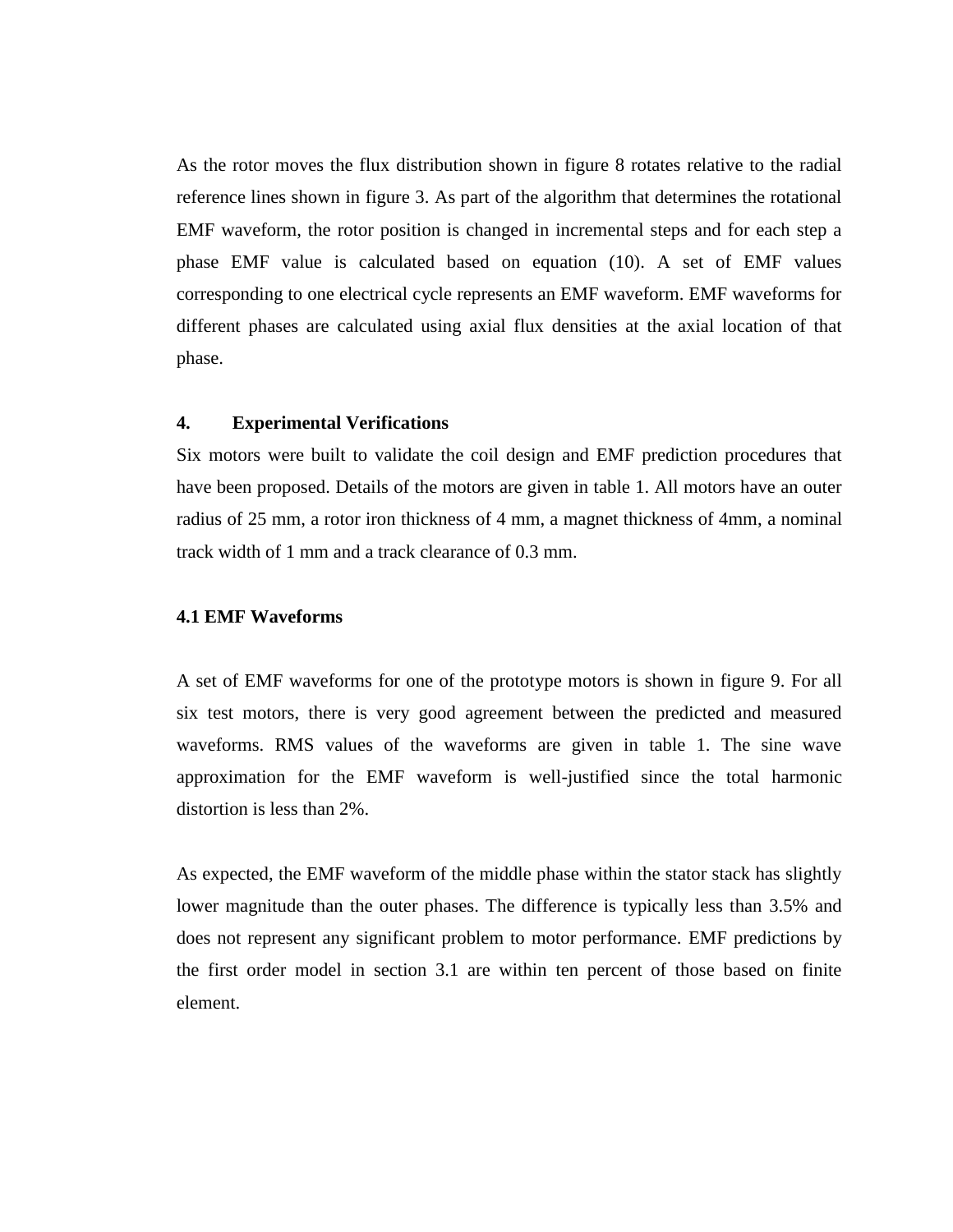#### **4.2 Thermal Considerations**

Both from the point of view of stator temperature rise and from the point of view of efficiency a reduction of printed circuit coil resistance is desirable. However a reduction in phase resistance should not be at the expense of an excessive reduction in EMF. An objective assessment of different strategies to reduce phase resistance may be based on the value of  $\left(\frac{E}{\omega_m}\right)\sqrt{\frac{I_l}{R}}$  $E \big| P_l$  $\left(\frac{2}{m}\right)$ J  $\backslash$  $\overline{\phantom{a}}$  $\overline{\mathcal{L}}$ ſ  $\frac{E}{\omega_{\text{w}}}$   $\sqrt{\frac{I_1}{R}}$  where P<sub>1</sub> is the allowable stator power loss per phase. The term *R*  $E \big| P_l$  $\left(\frac{2}{m}\right)$ J  $\backslash$  $\overline{\phantom{a}}$ ∖ ſ  $\frac{E}{\omega_{n}}\sqrt{\frac{I_{1}}{R}}$  is proportional to the torque capability of the motor. The constant of proportionality depends on the shape of the phase current which would be sinusoidal for synchronous motor mode of operation or quasi-square for brushless DC mode of operation. Comparison of the torque capabilities of different motors using the single term  $\left(\frac{E}{\omega_m}\right)\sqrt{\frac{I_l}{R}}$  $E \big| P_l$  $\left(\frac{2}{m}\right)$ J  $\backslash$  $\overline{\phantom{a}}$  $\backslash$ ſ  $\frac{E}{\omega}$   $\sqrt{\frac{I_1}{R}}$  is justified if armature reaction is neglected. Since the motors being considered have ironless stators, armature reaction is negligible. In the case of the prototype motors peak flux density due to rated stator current was less than 5 mT compared to the peak airgap flux density which was typically more than 0.5 T.

Allowable stator power loss can be estimated by thermal modeling or stator temperature rise test or both. For the prototype motors it was found by both thermal modeling and by test that, to keep substrate temperature rise below the acceptable level of  $65^{\circ}$ C,  $P_1$  has to be kept below 2.3 W. From the thermal investigations it was found that the temperature difference between the middle substrate and the exposed stator surface was less than 8°C. Table 1 provides  $\left\lfloor \frac{E}{\omega_m} \right\rfloor \sqrt{\frac{I_l}{R}}$  $E \bigcap P_l$  $\left(\frac{2}{m}\right)$ J )  $\overline{\phantom{a}}$ J ſ  $\frac{E}{\omega_n}$   $\sqrt{\frac{I_1}{R}}$  values for the six prototype motors, with P<sub>l</sub> assumed to be 2.3 W.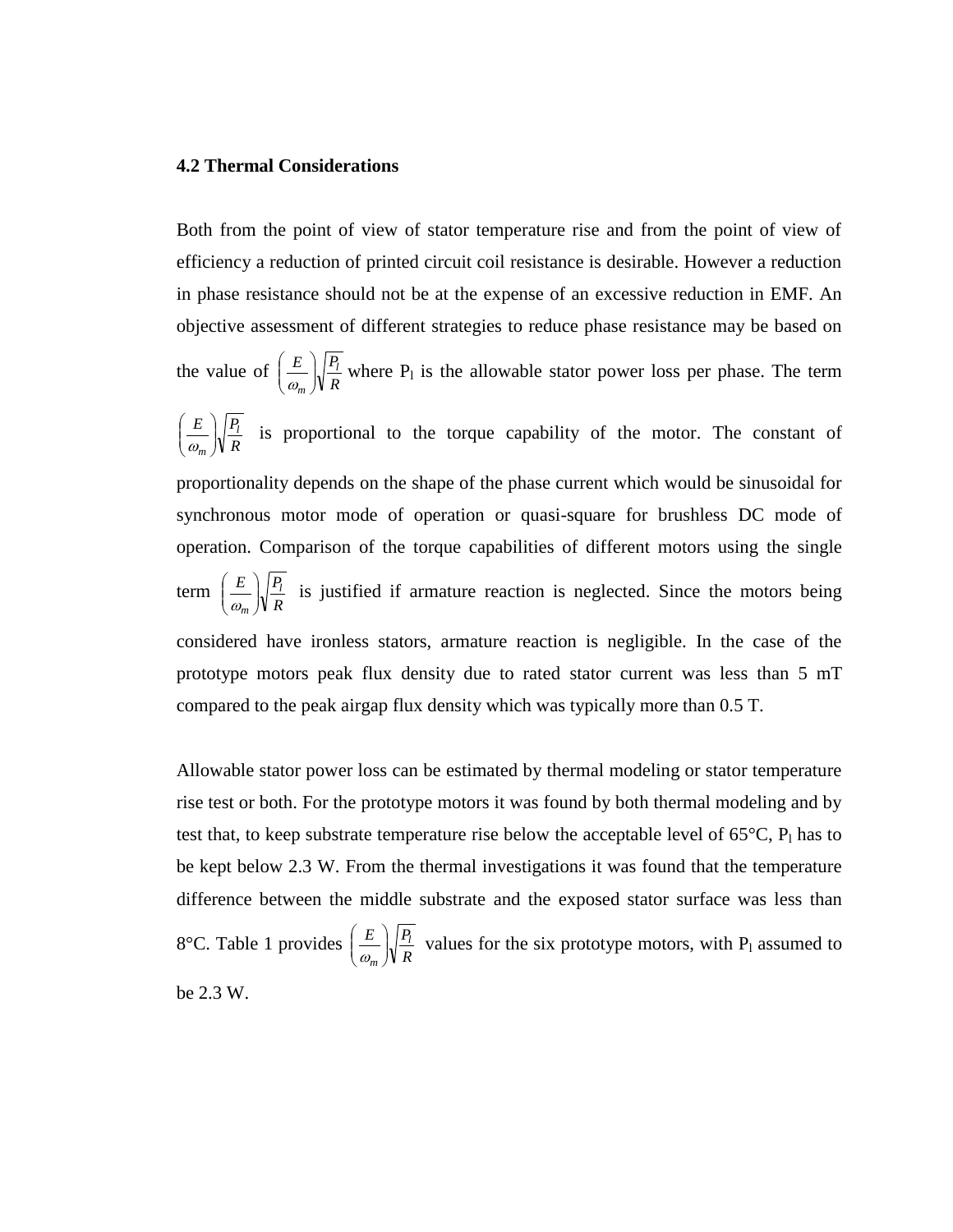There are a number of opportunities to reduce phase resistance. The use of mixed track is one which is covered in section 4.3 and illustrated in table 1. Another opportunity, which is not apparent in table 1, arises because the number of turns (N) when calculated using the equations in section 2 is usually not an integer. The actual number of turns adopted is the next lower integer. Some substrate area is left and, as suggested in section 2.1, can be reallocated to increase track width to reduce resistance. This area could be substantial when N is low and in such cases phase resistance reduction could be very significant.

#### **4.3 Parallel Track Sections versus Mixed Track Sections**

As shown in table 1 and in figure 10 the main advantage of coils with mixed track sections is lower phase resistance without substantially sacrificing the magnitude of rotational EMF. As expected, of the motors being considered, the four pole motors benefit the most from coils with mixed track sections because they have the highest effective curvature and therefore the highest ratio of non-active to active conductor length.

Table 1 also shows that the coils with fully parallel track sections have the higher EMF compared to coils with mixed sections. Parallel track sections have lower skew factors compared to radial track sections which have a skew factor of 1. But the coils with parallel sections have better pitch factors which more than compensate for the effect of their lower skew factors.

#### **4.4 Number of Poles**

Predictions and test results shown in table 1 and in figure 10 suggest that benefits of higher EMF and lower phase resistance are possible if the number of poles is carefully chosen. There are two major factors affecting the magnitude of the phase EMF. These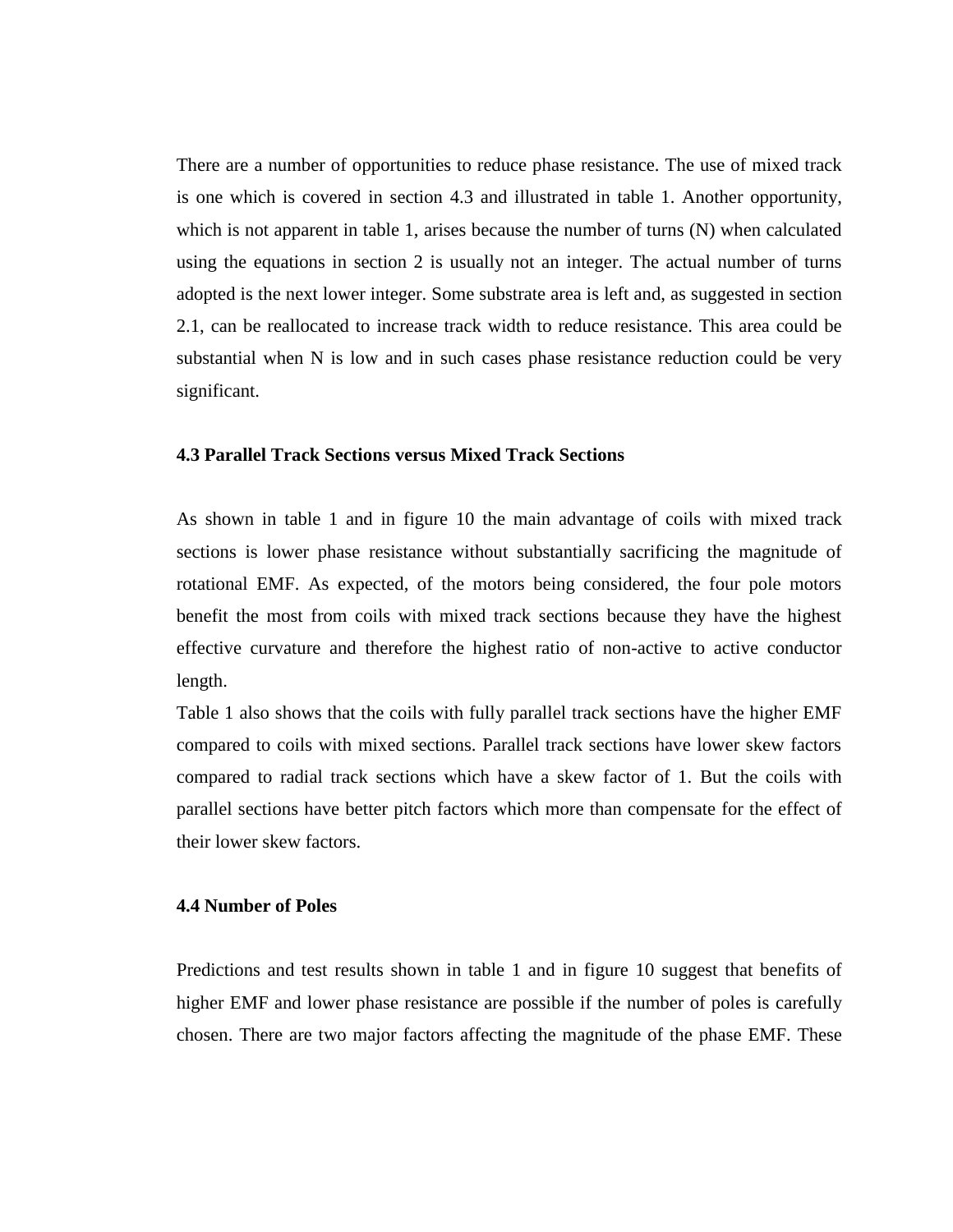are the magnitude of the air-gap flux density and the total number of turns. Since the circumferential gap between magnets, measured in electrical degrees, was kept the same irrespective of the number of poles, there is increased leakage between neighbouring magnets as the number of poles goes up. The consequence, as can be seen in table 1, is a decrease in the axial component of air-gap flux density with higher pole numbers. The number of turns and the skew factor both go up with number of poles. The combination of those factors results in the existence of an optimal value for the number of poles. As shown if figure 10, in the case of the prototype motors being considered, the optimum number of poles is eight.

# **5. Design Optimisation**

The experimentally validated EMF evaluation method and the suggested track plotting procedure can form the basis for a design optimization algorithm for printed circuit motors. In the example that follows, the design objective would be to maximize torque output capability subject to a number of constraints which are listed in Table 2.

The torque developed by the printed circuit motor is proportional to the product of the airgap flux density and the stator current. At one extreme, if the entire available axial length was allocated to the field system, torque will be zero because there would be no room left for the stator and stator current will be zero. The other extreme would be if the entire available axial length was allocated to the stator, excitation would be zero and again torque production would be zero because the field flux density would be zero. As the axial length allocated to the magnet and rotor iron is increased from zero, the output torque will rise to a maximum and then fall and reaches zero again when no room is left for the stator. The aim of the algorithm is to find this maximum.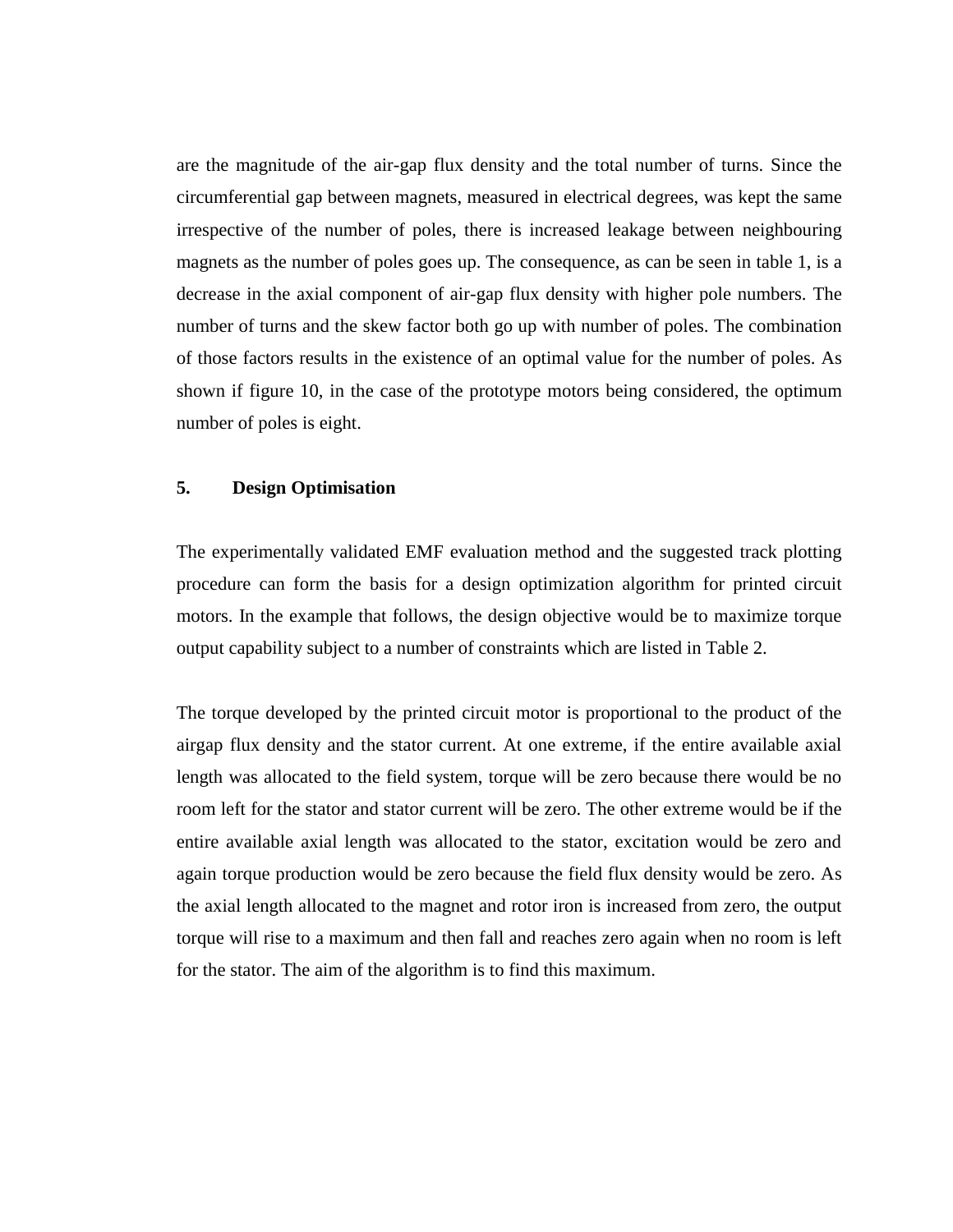For a given maximum stator power loss  $P<sub>1</sub>$ , a lower phase resistance, achievable with a higher value of  $t_s$ , signifies a higher allowable stator current. Magnet axial thickness  $t_m$ and phase resistance R may be considered to be independent variables under the control of the designer. Design optimization means identifying the  $(t_m, R)$  pair that results in highest torque capability.

A design requirement is for the back EMF per unit speed to be within tight limits. Thus the number of turns per phase, is relatively constant. In a multilayer PCB design the total number of turns per phase, assuming all spirals are series connected, is N x L where N is the number of turns in a spiral and L is the number of layers. For a given copper foil, different (N,L) pairs satisfy the EMF requirement. For every given value of tm, a suboptimum is found which would correspond to the (N,L) pair that results in the highest output torque. In cases where there is more than enough axial space to meet the EMF requirement, the algorithm automatically increases the number of layers. The coils on the additional layers are connected in parallel with the other coils. By paralleling the additional coils as uniformly as possible to the other coils overall phase resistance is minimized.

The algorithm consists of the following steps:

- (a) Set  $t_m$  equal to its minimum allowable value.
- (b) Make an initial estimate for  $t_i$  by simultaneous solution of equations (9) and (10).
- (c) Use finite element analysis to obtain the flux density distribution and, if necessary, repeat the FEM analysis with  $t_i$  re-adjusted until the peak flux density in the rotor iron is close to  $B_s$ .
- (d) Use equation (9) to calculate  $t_s$ .
- (e) For the copper foil being considered, calculate the maximum value of N using equation  $(3)$  or  $(5)$ .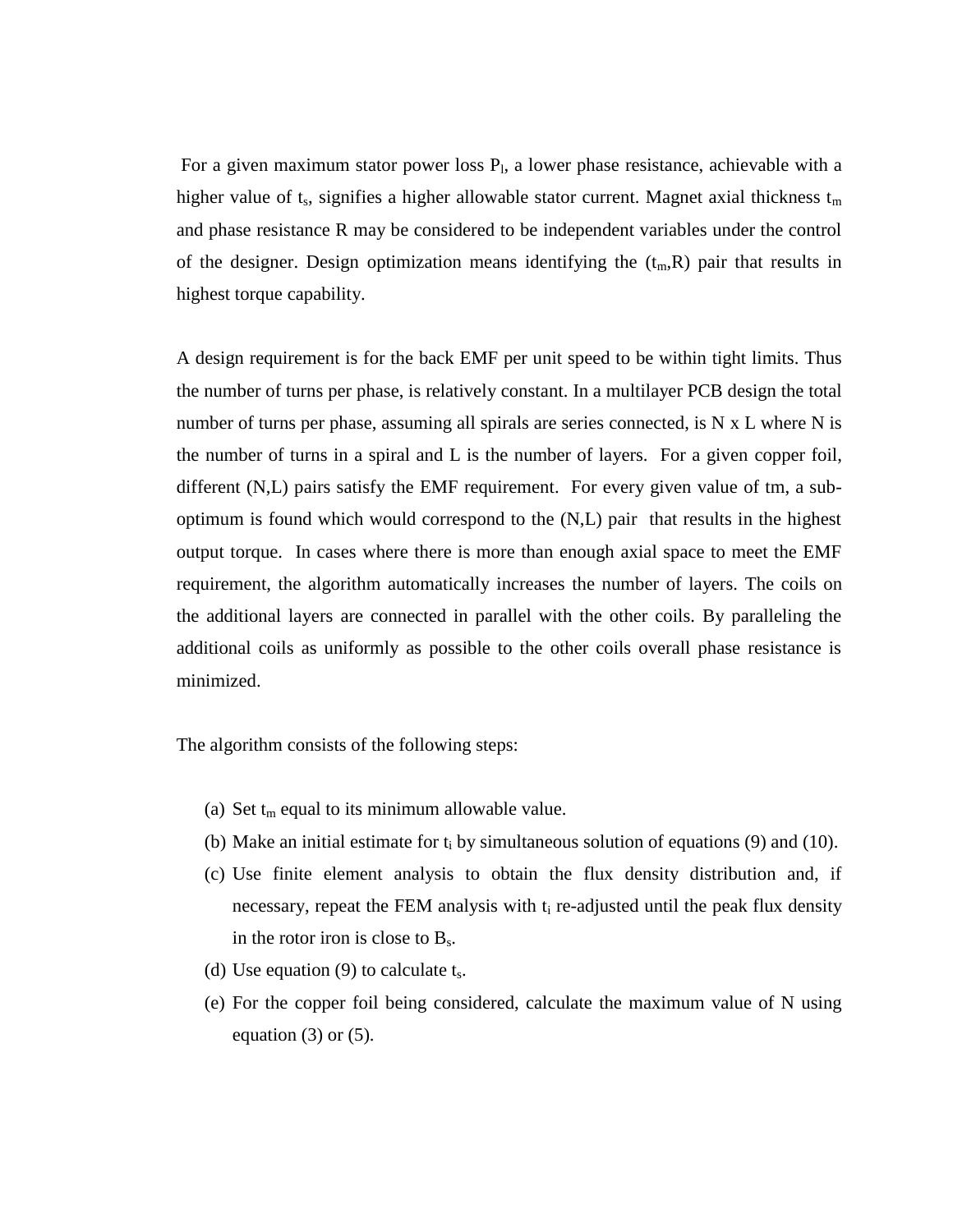- (f) For each integer value of N between 1 and its maximum value, calculate if the constraints in Table 2 allow,  $\left(\frac{E}{\omega_m}\right)\sqrt{\frac{I_I}{R}}$  $E \big| P_l$  $\left(\frac{2}{m}\right)$ J  $\backslash$  $\overline{\phantom{a}}$ J ſ  $\frac{E}{\omega_{\infty}}\sqrt{\frac{I_l}{R}}$ .
- (g) Select and plot against the current tm the highest value of  $\left(\frac{E}{\omega_m}\right)\sqrt{\frac{I_I}{R}}$  $E \bigcap P_l$  $\left(\frac{2}{m}\right)$ J  $\backslash$  $\overline{\phantom{a}}$  $\backslash$ ſ  $\frac{E}{\omega_{m}}\sqrt{\frac{F_{l}}{R}}$  from the current set of values obtained from step (f).
- (h) Increment tm and go to step (b) if the maximum allowable value of  $t_m$  is not exceeded.
- (i) Repeat steps (a) to (h) for all candidate copper foil thicknesses
- (j) Read the graph from step (g) to obtain the maximum torque capability.

The graphical output from step (g) is shown in figure 11.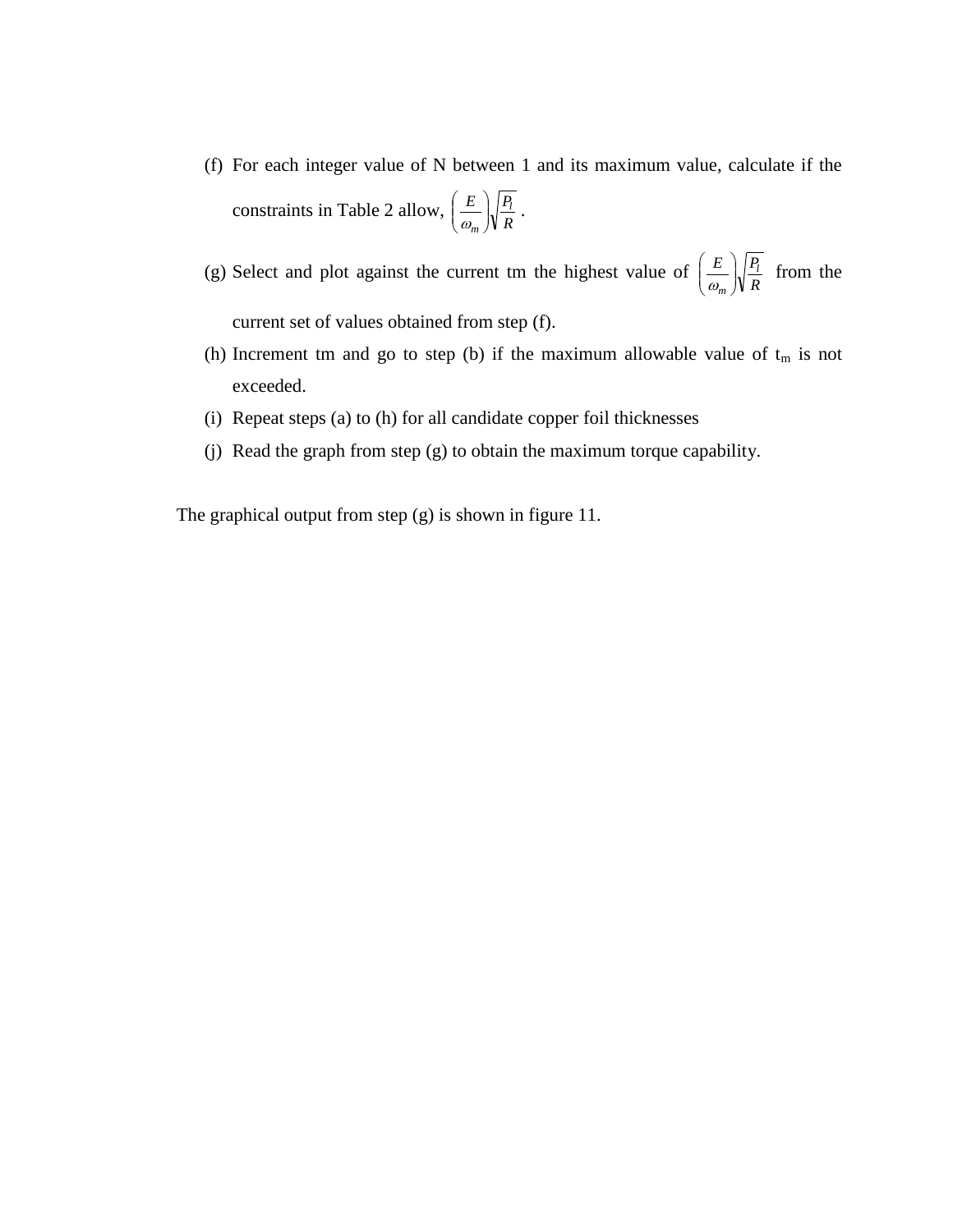# **6. Conclusions**

A track plotting procedure has been developed for the design of coils in printed circuit brushless motors. The procedure maximizes the number of turns in the printed spiral shaped coil for given values of substrate inner radius, substrate outer radius, minimum track thickness and inter-track clearance. Active sections of the tracks may be purely radial, parallel with each other or may be partly radial and partly parallel. Computer programs, that implement the procedure, automatically produce track plots which can be used directly by the printed circuit production process.

By combining the track plotting procedure with the finite element method, a technique has been developed to predict rotational EMF waveforms of printed circuit motors. The technique, which has been validated by experimental results from six different prototype motors, has been used for printed circuit motor design optimization.

# **References**

- [1] Baudot J H, 'Rotating Electric Machines with Printed Circuit Windings', United States Patent Office, patent number 3144574, Aug 11, 1964.
- [2] Swiggett R L, 'Printed Circuit Armature', United States Patent Office, patent number 2970238, patent number 2970238, patented Jan 31, 1961.
- [3] Tsai M, and Hsu L, 'Design of a Miniature Axial-Flux Spindle Motor with Rhomboidal PCB Winding', IEEE Transactions on Magnetics, Vol 42, No. 10, October 2006, pp 3488-3490.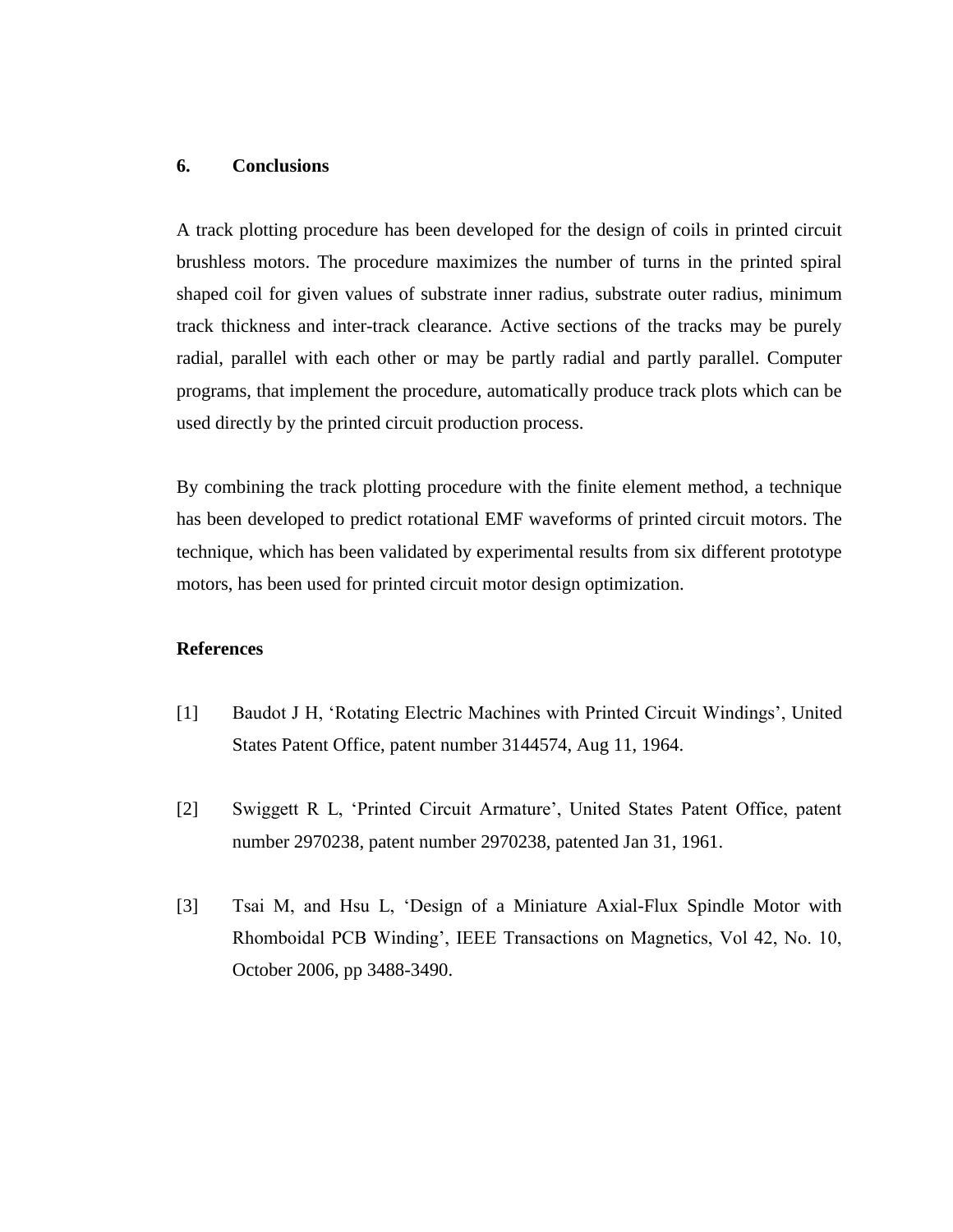- [4] Jang G H and Chang J H, 'Development of an Axial-Gap Spindle Motor for Computer Hard Disk Drives Using PCB Winding and Dual Air Gaps', IEEE Transactions on Magnetics, vol 38, No. 5, September 2002, pp 3297-3299.
- [5] Low T S, Jabbar M A, and Tan T S ' Design Aspects and Performance of Slotless PM Motor for Hard Disk Drives', Magnetic Technology Centre, National University of Singapore, Singapore
- [6] Hugel J, Amrhein W, Dietrich F, 'Elektronisch Kommutierter Synchromotorantrieb', European Patent Office, patent number EP0619639A1, 18 December, 1989.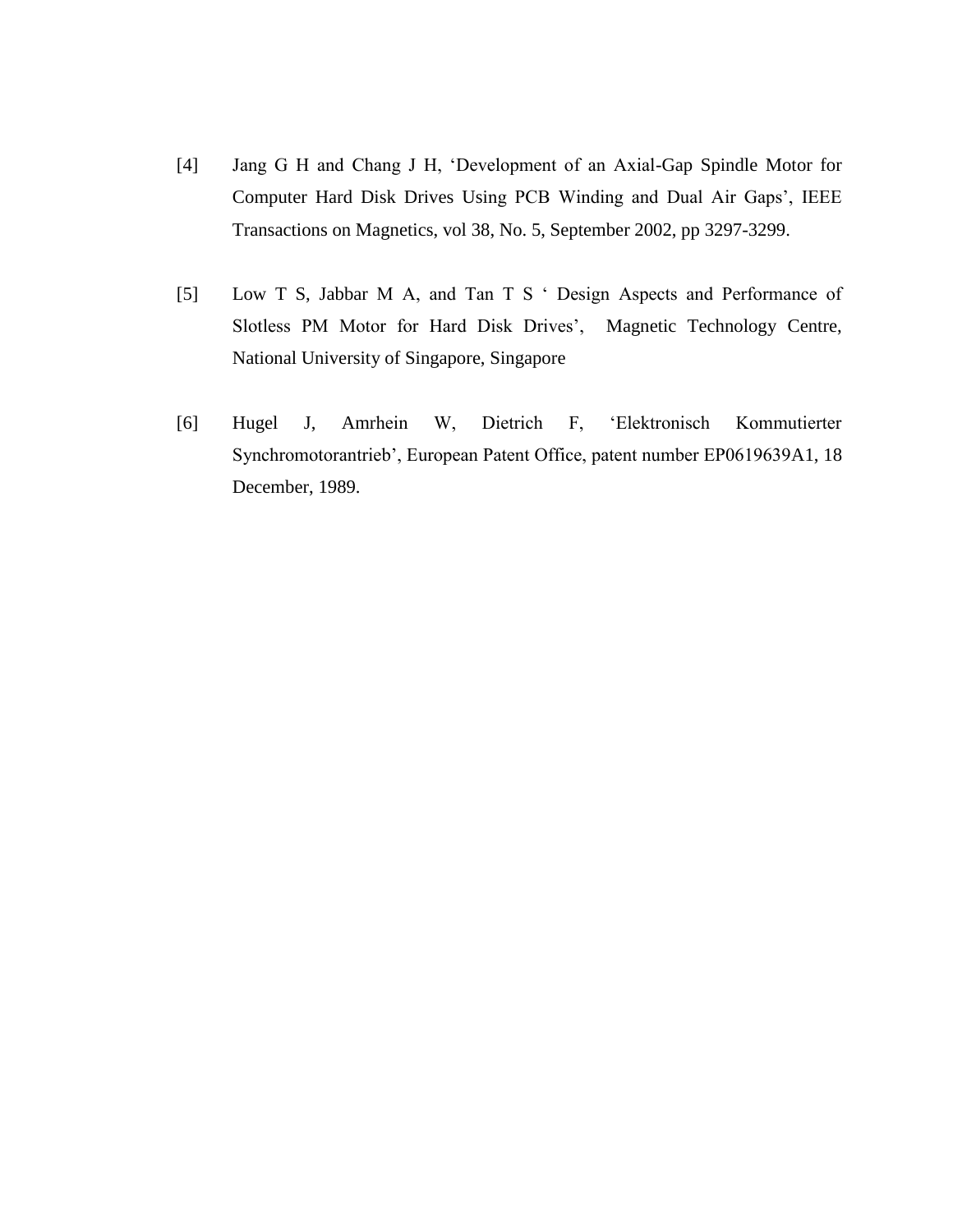

Figure 1: (a) Top Layer Spiral (b) Bottom Layer Spiral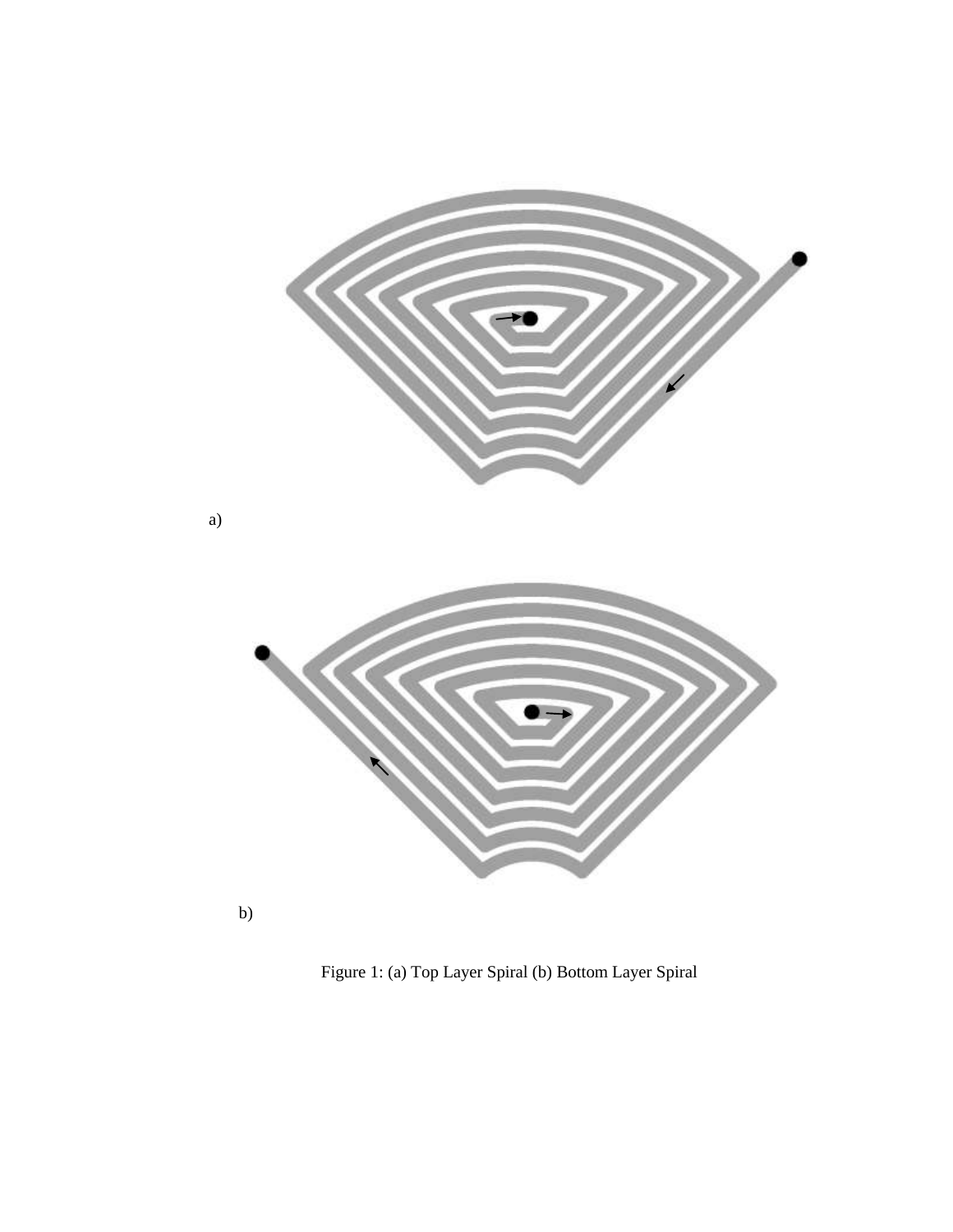

Figure 2: Half Spiral Section of Substrate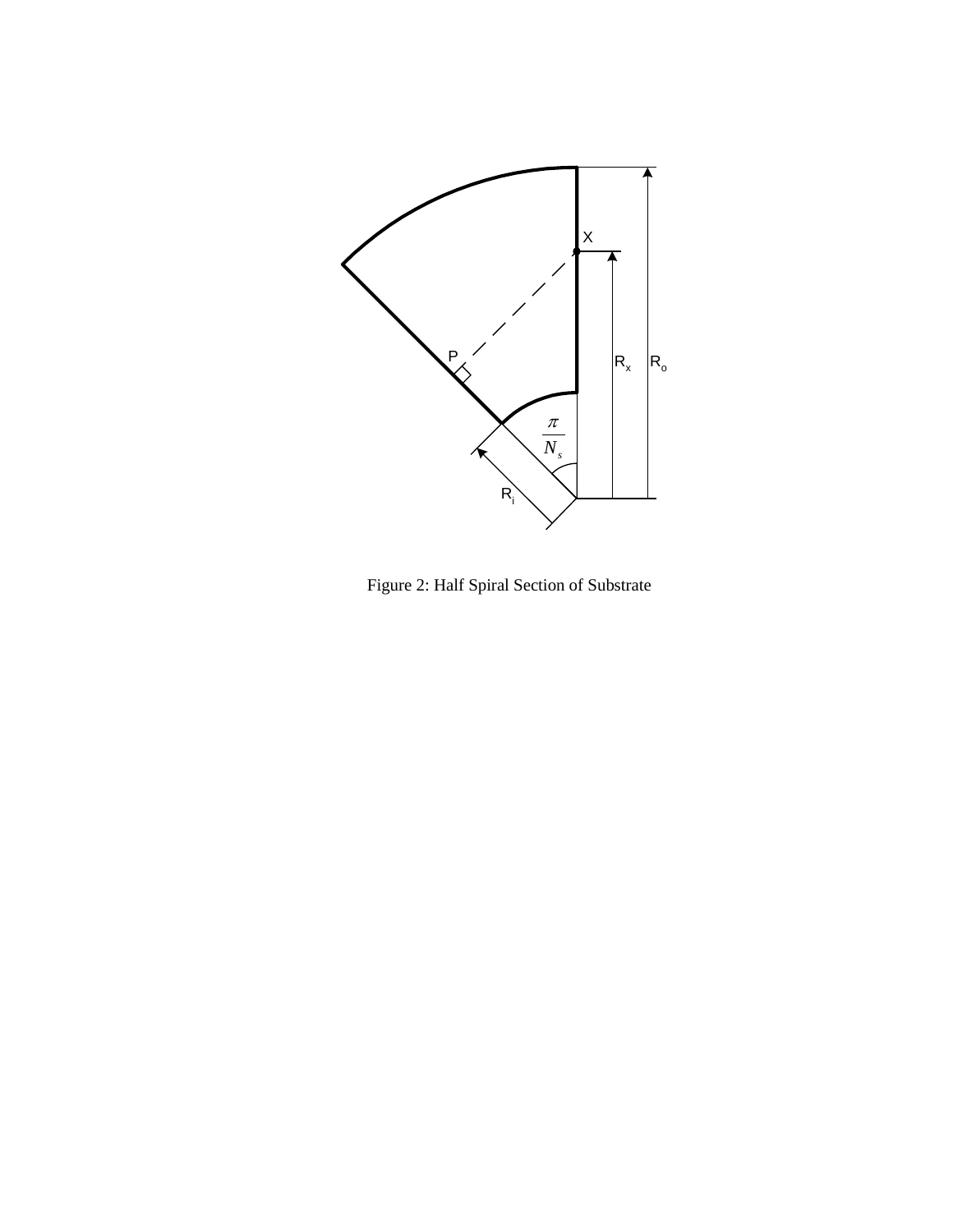

Figure 3: Mixed Track (showing reference lines used for EMF evaluation)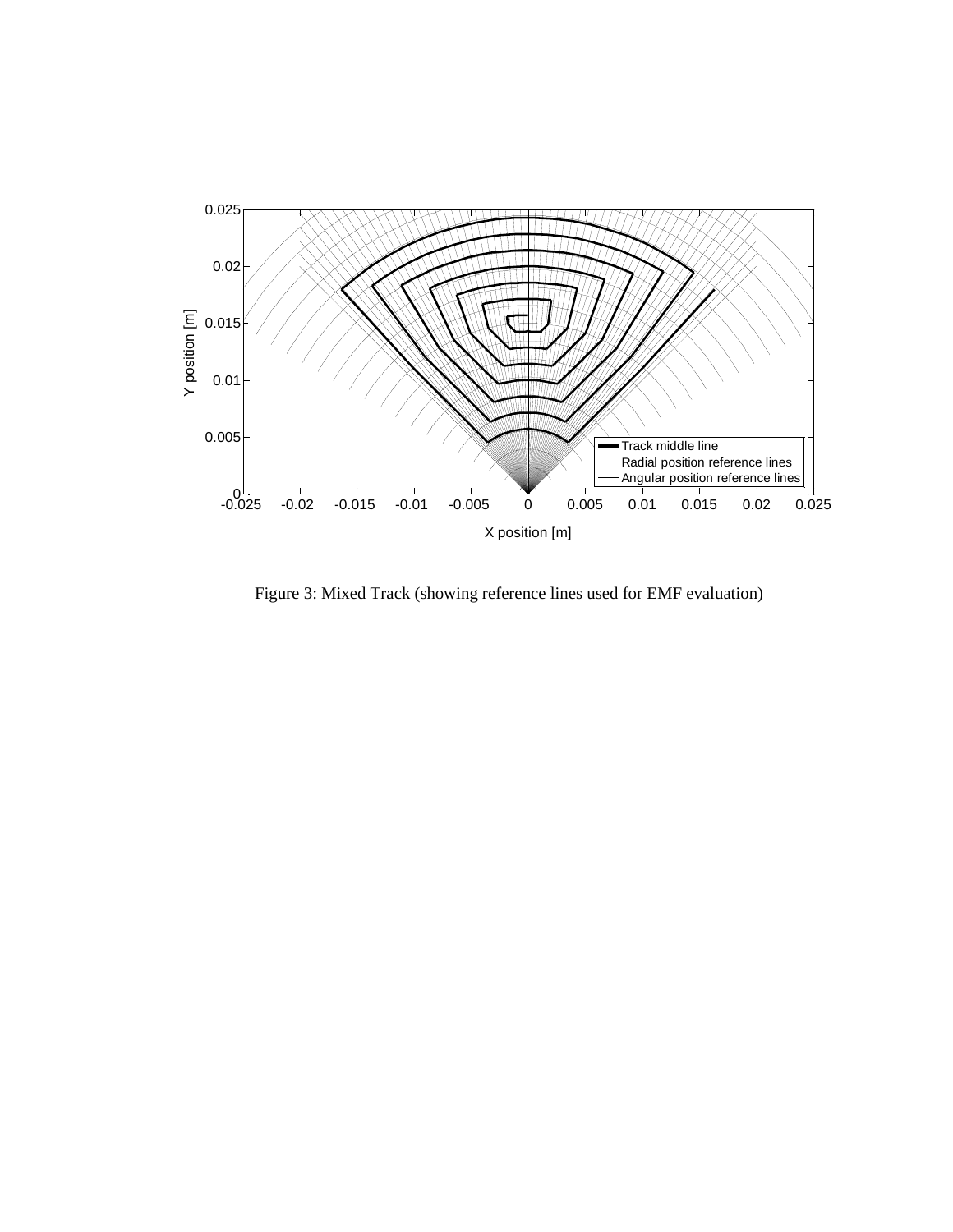

Figure 4: Section of Substrate (Mixed Track Sections)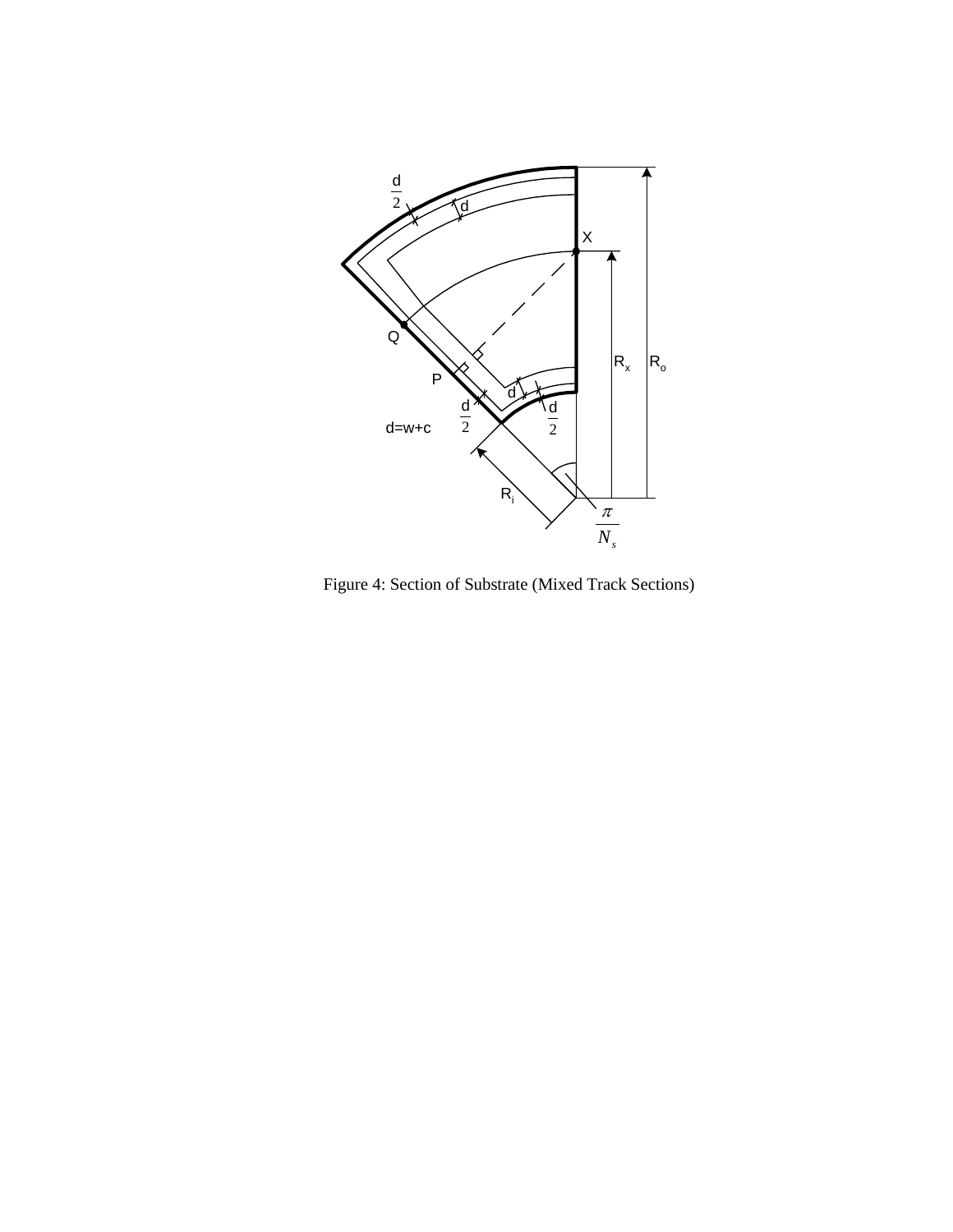

Figure 5: Exploded View of one of six Test Motors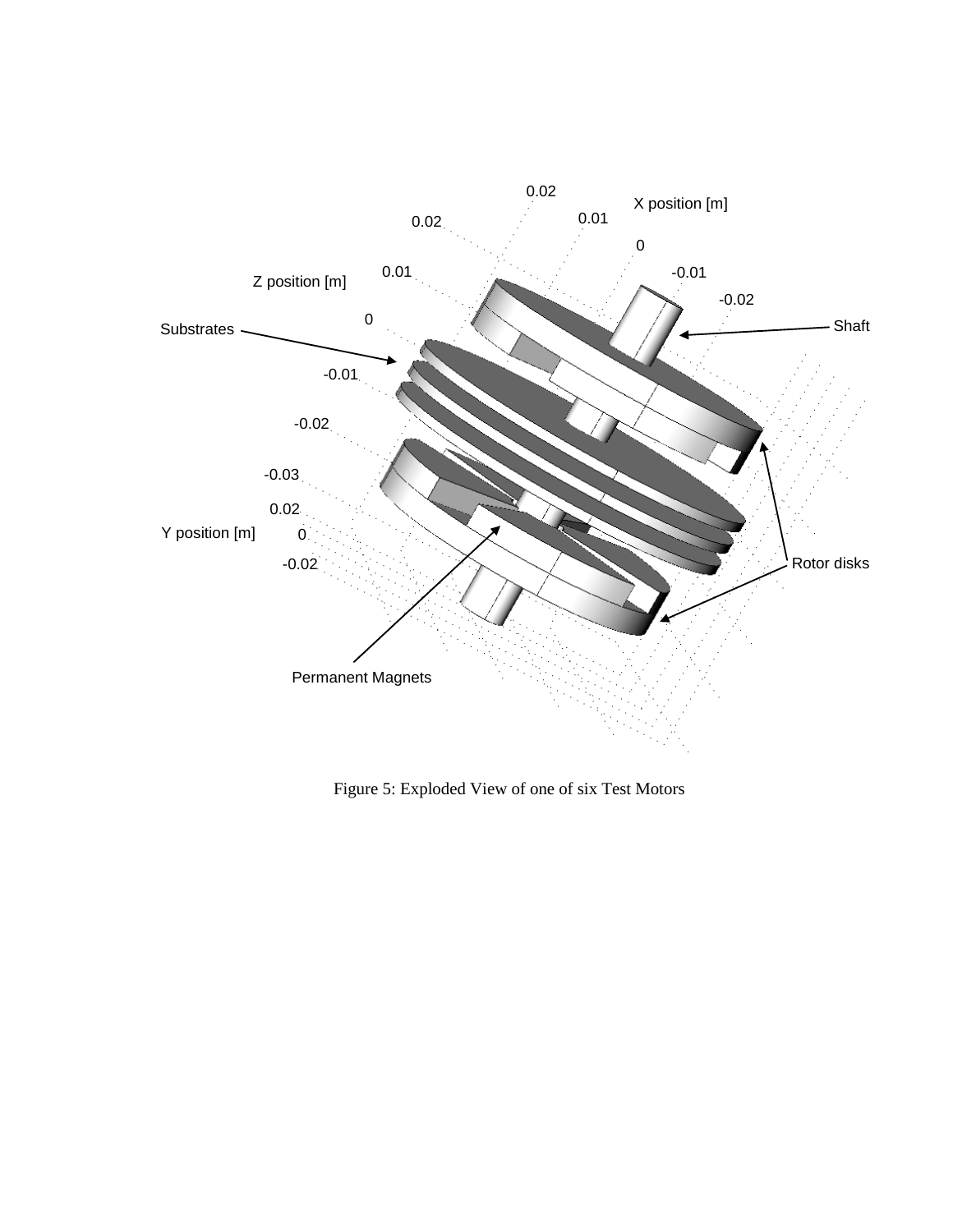

Figure 6: Track Segment in a Cell (segment centred at point C)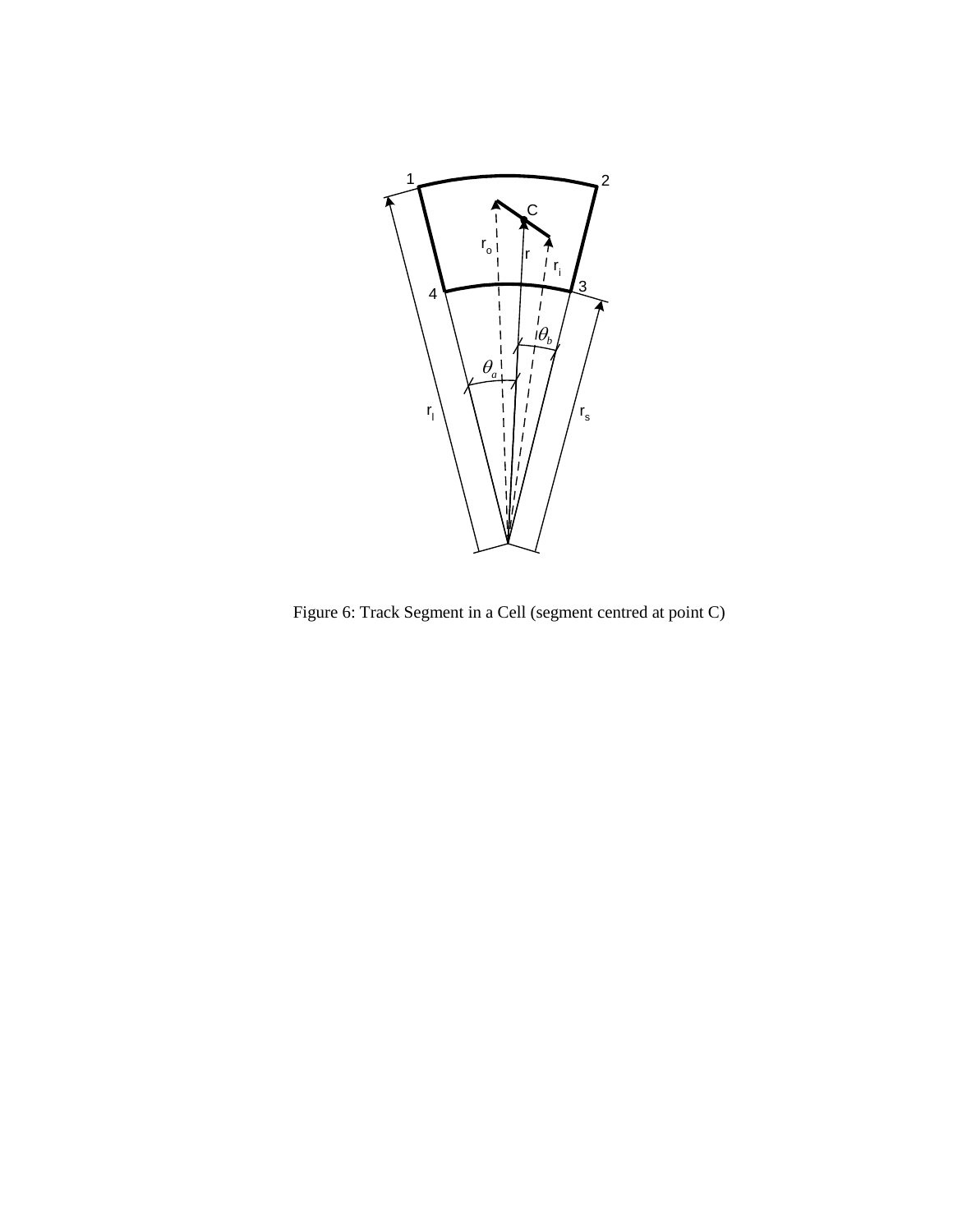

Figure 7: FEMLAB® Model of the Rotor (Half Pole Pitch)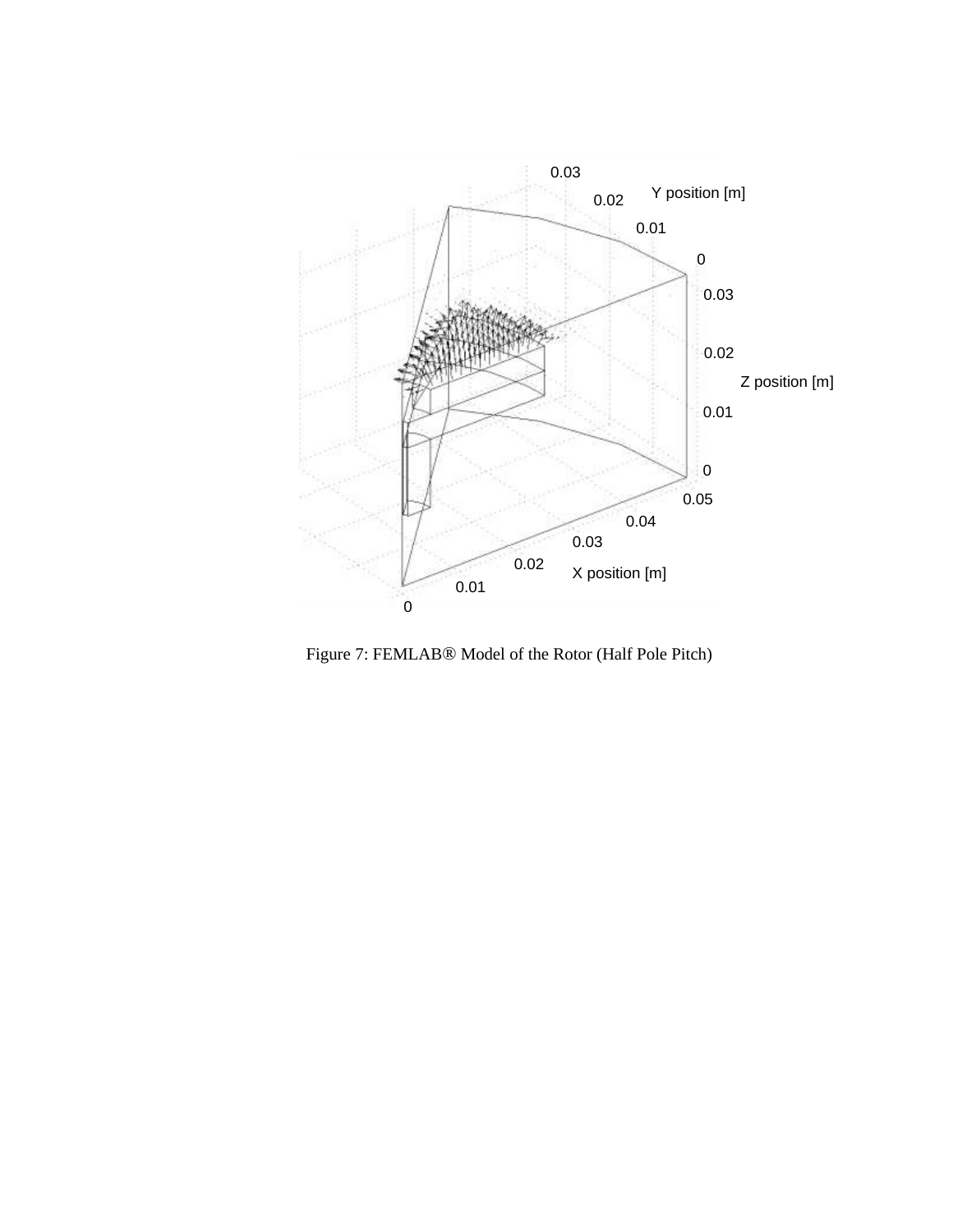

Figure 8: Output from Finite Element Analysis (Axial Flux Density)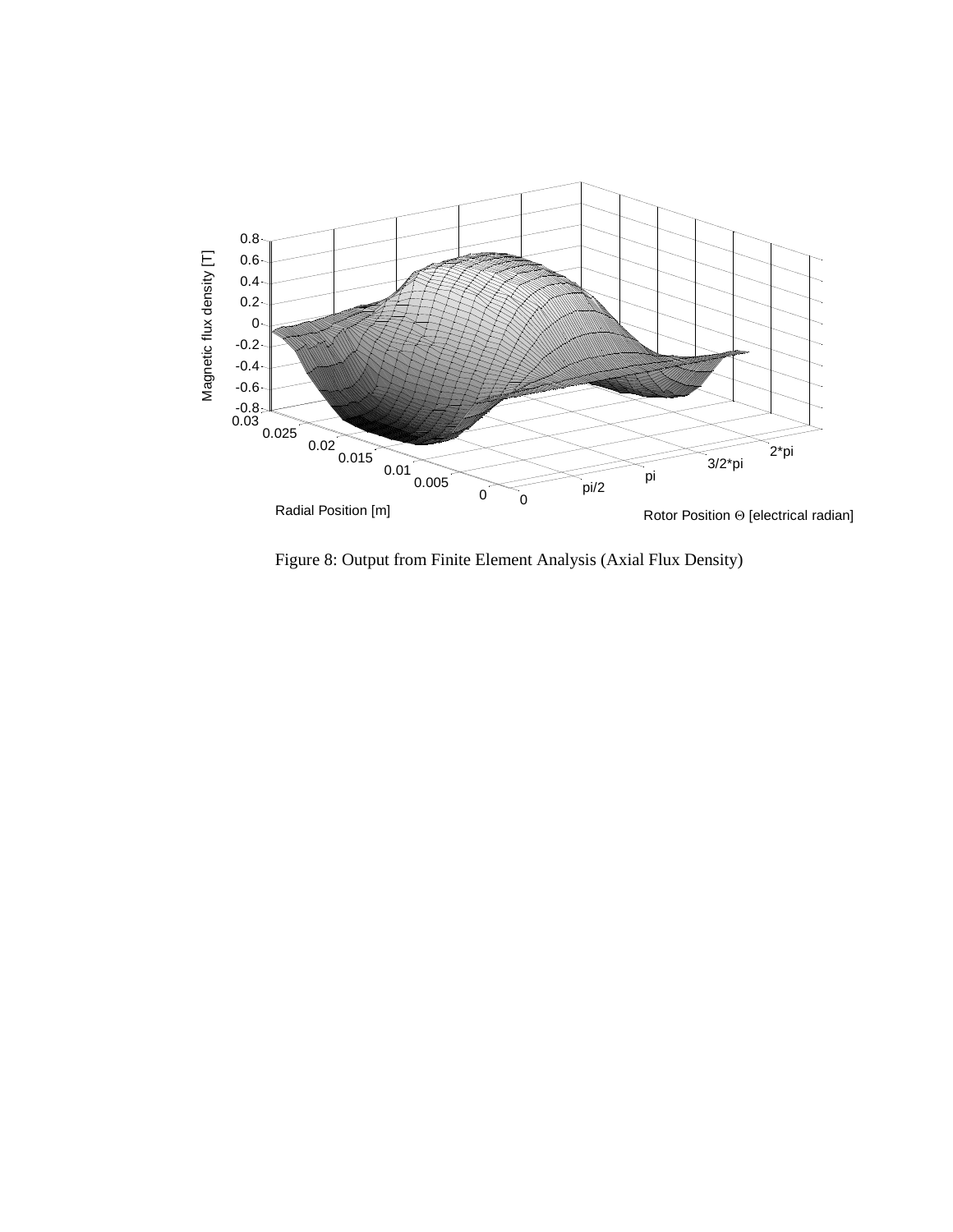

Figure 9: Phase EMF Waveforms (Test Motor No. 1, 1000 r/min)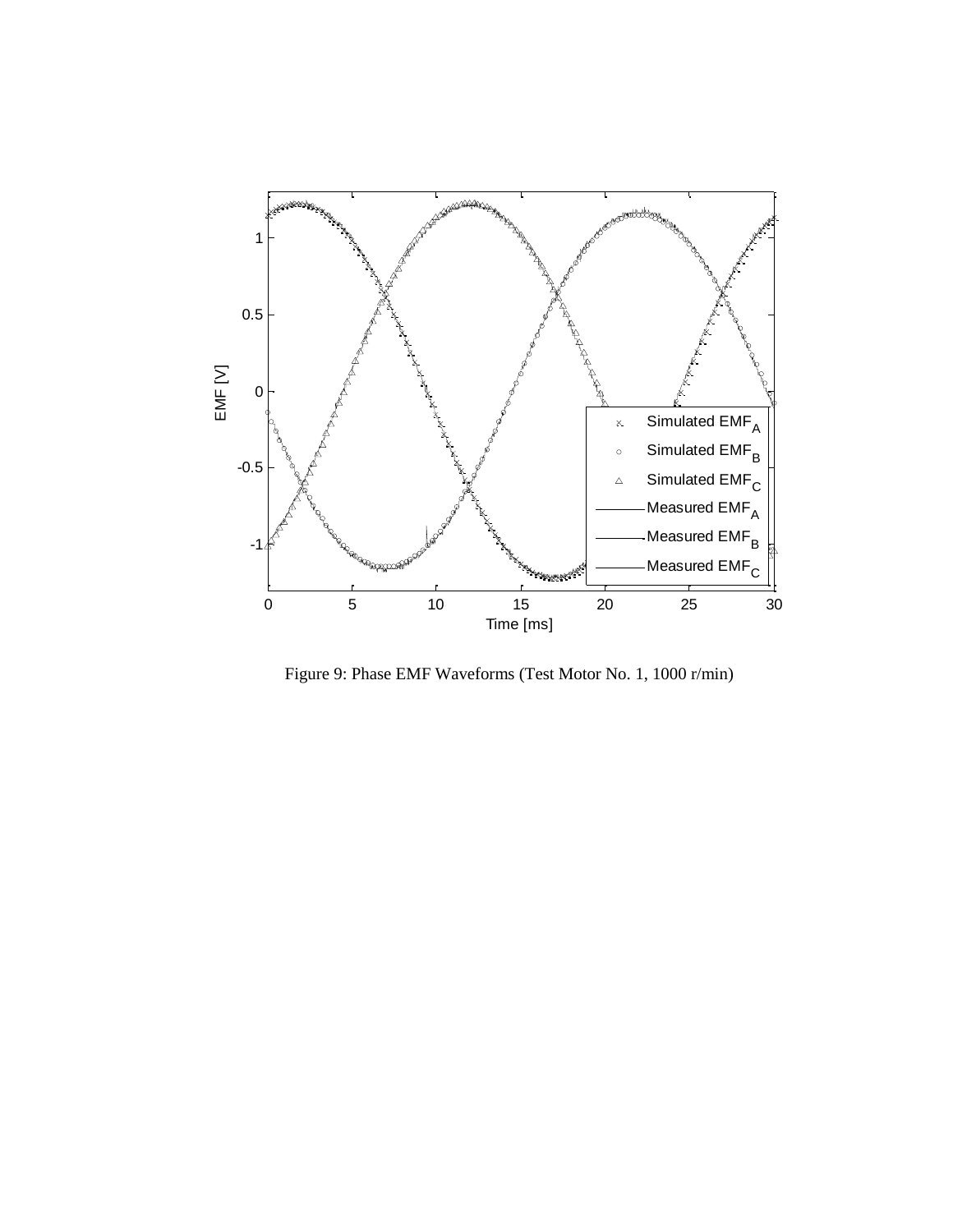

Figure 10: Torque capability versus Number of Poles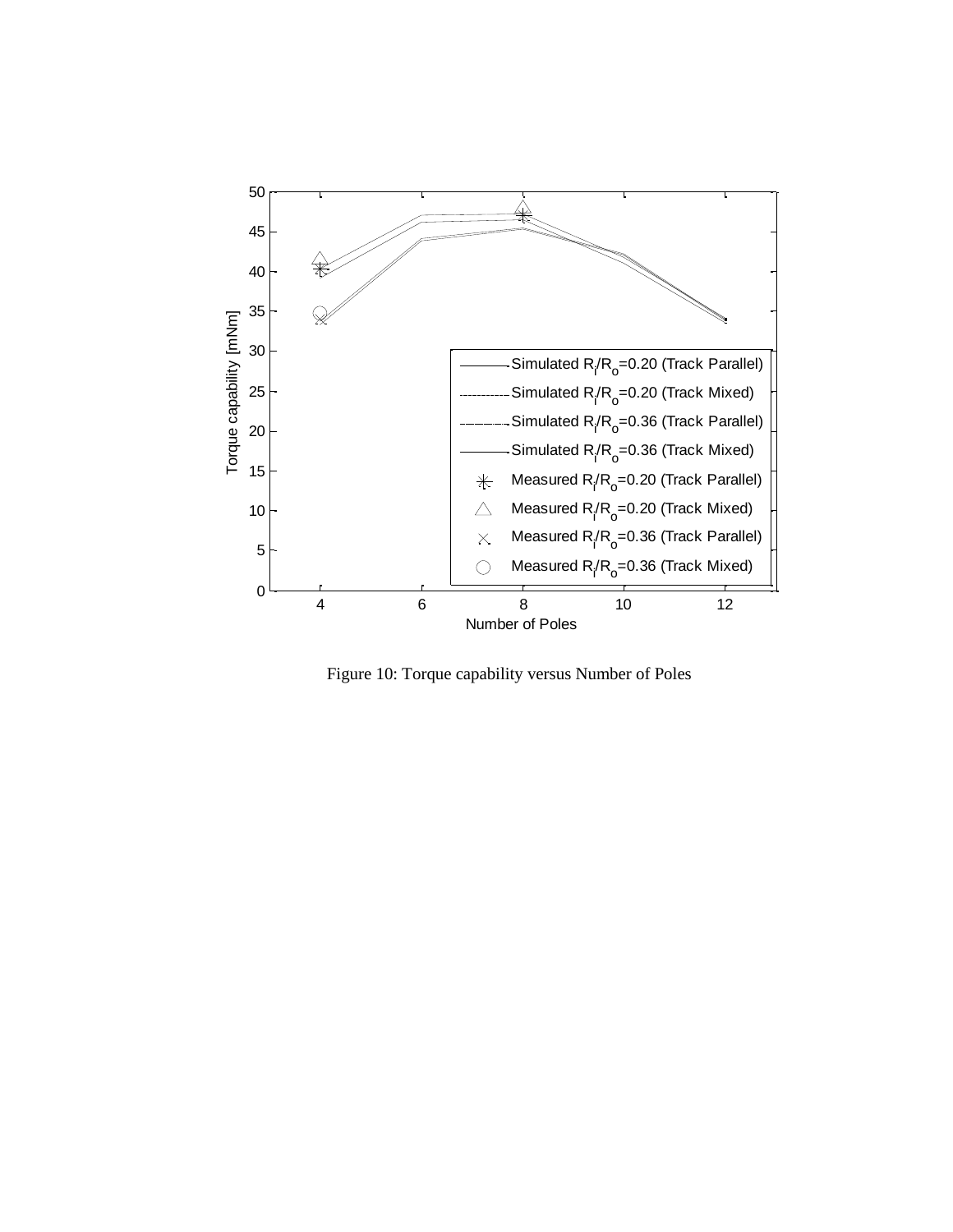

Figure 11: Torque capability versus Magnet thickness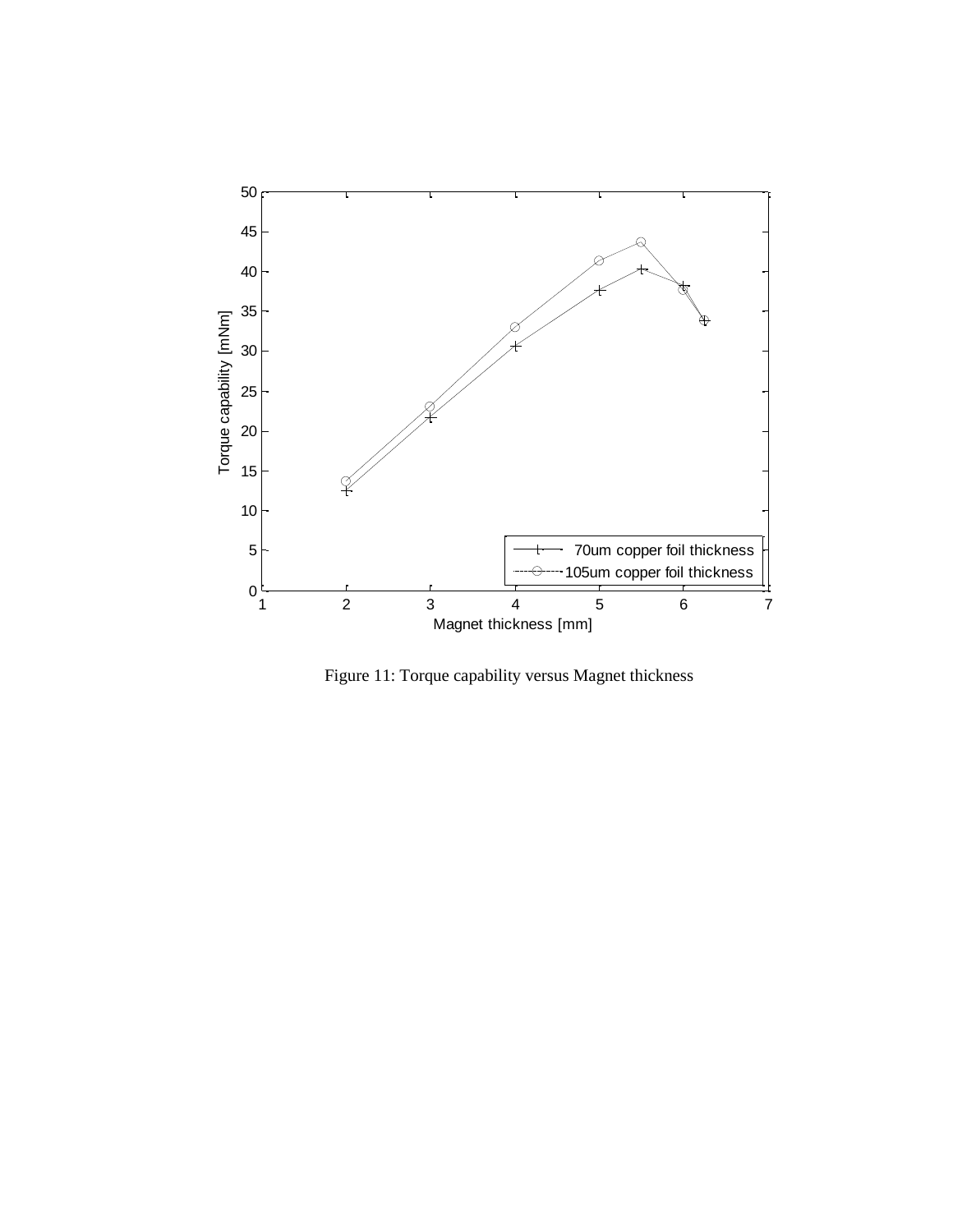# Table 1: Motor Test Data

|                |                   |                  | <b>Track</b> |                  |                   | $E$ [V <sub>rms</sub> ] |         | $R[\Omega]$ |         | $\left(\frac{E}{\omega_m}\right)\sqrt{\frac{P_l}{R}}$ [mNm] |
|----------------|-------------------|------------------|--------------|------------------|-------------------|-------------------------|---------|-------------|---------|-------------------------------------------------------------|
|                | $\frac{R_i}{R_o}$ | $\boldsymbol{P}$ | Type         | $\boldsymbol{N}$ | $B_{g\ peak}$ [T] | (pred.)                 | (meas.) | (pred.)     | (meas.) | (meas.)                                                     |
| $\mathbf{1}$   | 0.20              | $\overline{4}$   | Parallel     | $\overline{7}$   | 0.708             | 0.816                   | 0.846   | 0.092       | 0.092   | 40.3                                                        |
| $\overline{2}$ | 0.20              | $\overline{4}$   | Mixed        | 7                | 0.708             | 0.810                   | 0.840   | 0.085       | 0.084   | 42.0                                                        |
| 3              | 0.36              | $\overline{4}$   | Parallel     | 6                | 0.702             | 0.675                   | 0.689   | 0.087       | 0.086   | 34.0                                                        |
| $\overline{4}$ | 0.36              | $\overline{4}$   | Mixed        | 6                | 0.702             | 0.672                   | 0.687   | 0.084       | 0.083   | 34.5                                                        |
| 5              | 0.20              | 8                | Parallel     | 5                | 0.655             | 0.987                   | 1.000   | 0.093       | 0.095   | 47.0                                                        |
| 6              | 0.20              | 8                | Mixed        | 5                | 0.655             | 0.975                   | 0.987   | 0.090       | 0.091   | 47.4                                                        |